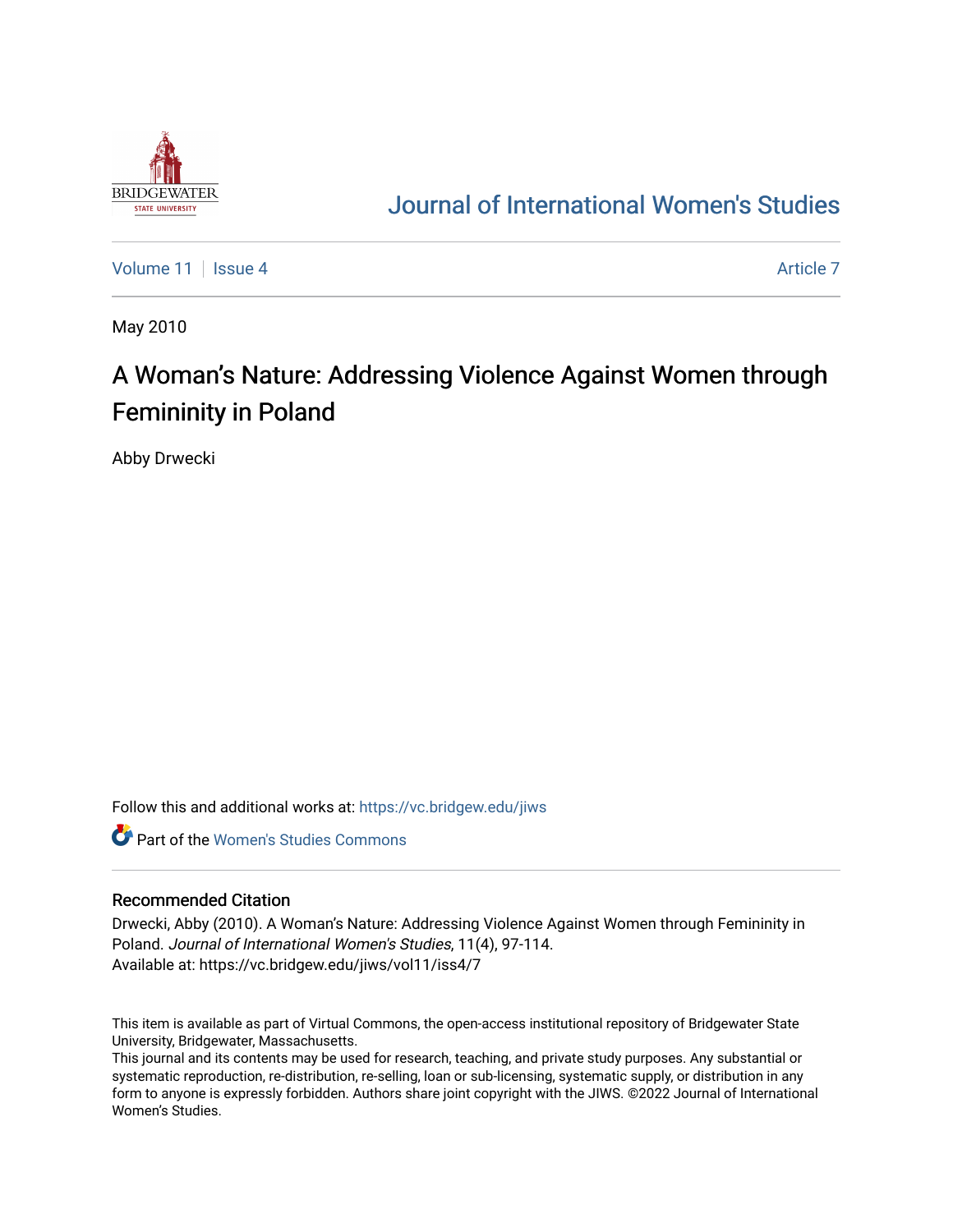### **A Woman's Nature: Addressing Violence Against Women through Femininity in Poland[1](#page-1-0)**

By Abby Drwecki<sup>[2](#page-1-1)</sup>

#### **Abstract**

This article is an investigation of women's self-defense courses in postcommunist Poland. I focus on WenDo, a women's self-defense seminar which is based on feminist principles and which seeks to empower women through changes in body culture: i.e. their physical capabilities, posture, demeanor and vocalizations when in a position of interpersonal threat or danger. Through an ethnographic study of this self-defense method, I show how WenDo's pedagogy is designed to lead to these changes. In addition, I question whether WenDo can be conceptualized as a form of women's empowerment which is disconnected from an organized feminist movement and is based on individualized self-improvement. Although most WenDo organizers and instructors are self-identifying feminists, most participants are wary of feminism and are invested in identities which privilege traditional femininity and domesticity. Therefore, WenDo limits its engagement with feminism in two ways: first, the pedagogy of empowerment in WenDo seminars emphasizes the strengths and limitations of women as an essentialized category. Secondly, the recommendations of WenDo generally focus on the danger women face from strangers on the street as opposed to violence within the family faced by a greater number of women. Despite these limitations, widespread participation of women in WenDo may constitute a culturally appropriate way of addressing women's status in an environment that is largely hostile to feminist organization.

*Keywords*: Ethnography, Women's Empowerment, Postcommunism

#### **Introduction**

A group of seven women sat in a circle on the floor, in a room on the second story of a community center in a quiet neighborhood of Warsaw, Poland. One by one, they introduced themselves and told their reasons for participating in the self-defense seminar. Katya, a woman in her late fifties, tearfully told of her victimization through domestic violence and how she had chosen to attend this course in order to become more assertive. Later, when the participants were practicing saying "No!" in loud, strong voices, Katya was reluctant to raise her voice because "the people downstairs will think we're crazy".

My first impression of Katya was that she adhered to stereotypical Polish gender norms, sacrificing her own happiness for her duties to family and home. However, over the course of this self-defense seminar, where she learned to express herself in an assertive way, learned to use physical force to defend her space, and where her emotions and actions were validated by the course instructor and the other participants, she

Journal of International Women's Studies Vol. 11 #4 May 2010 97

1

<span id="page-1-0"></span><sup>&</sup>lt;sup>1</sup> This research was made possible by funding from Fulbright IIE, Indiana University's Russian and Eastern European Institute, and a David C. Skomp grant sponsored by the Indiana University Anthropology Department. I would also like to thank my advisor, Sarah D. Phillips, and Maryna Bazylevych for providing feedback on various incarnations of this article.

<span id="page-1-1"></span><sup>&</sup>lt;sup>2</sup> PhD Candidate, Indiana University 618-553-4581. **alpicken**@indiana.edu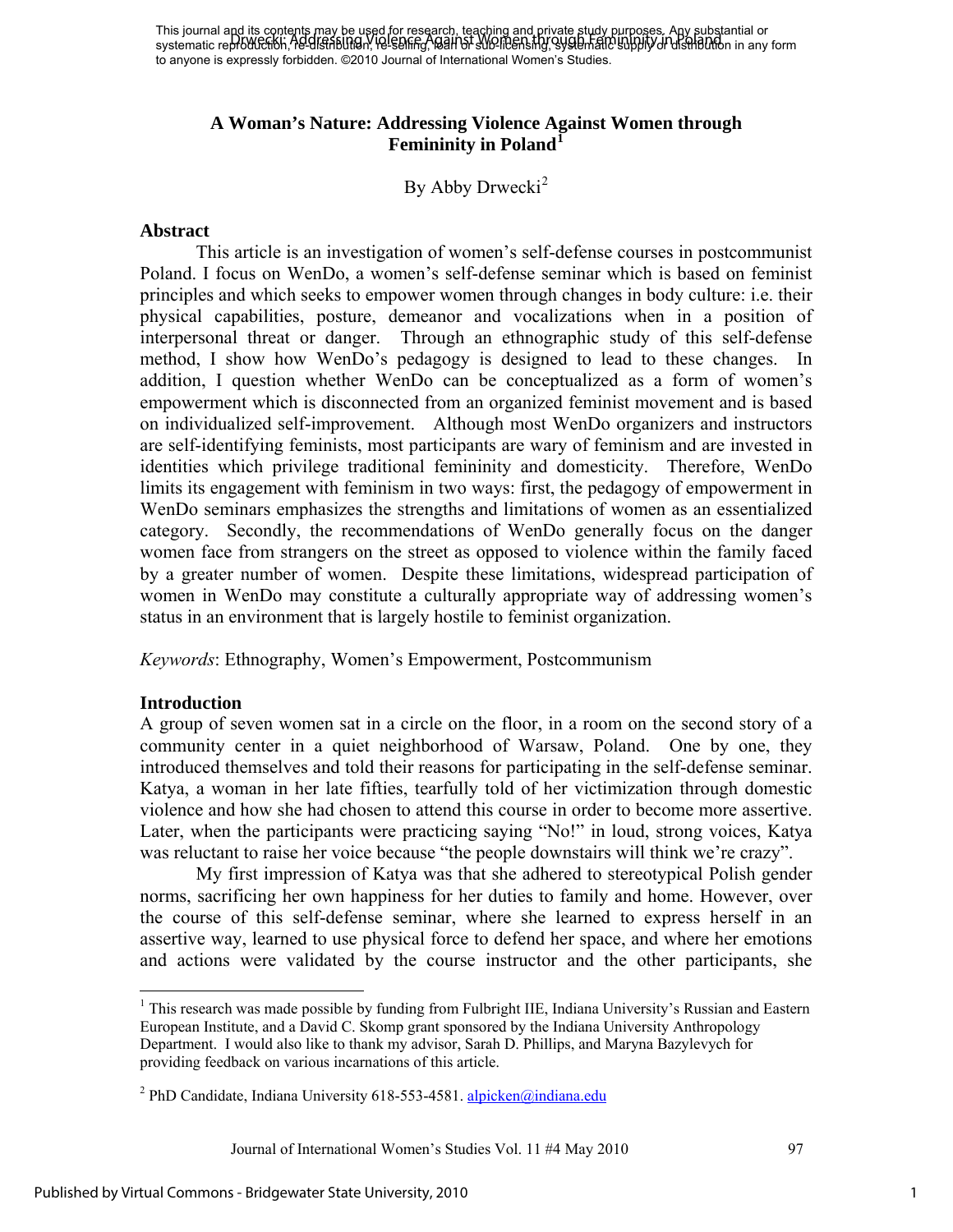underwent a visible change in demeanor. She went from timid and tearful to gregarious and full of laughter. At one point in the seminar, she surprised herself (and perhaps others) when she sat at the front of the room, and with nothing but her bare hands and a loud shout, snapped a two-centimeter-thick board in two. All the other participants burst into applause, and Katya once again burst into tears, but this time they were tears of triumph. "I never thought I could do that," she said.

 Katya's story is an example of the positive results which can occur when a woman participates in a self-defense seminar. This transformative experience took place over just a two-day period, during a beginner's training seminar for a self-defense method known as WenDo. WenDo's Polish website and official brochure refer to it as a form of "self-defense and assertiveness training for women and girls." Its participants and trainers have characterized WenDo as "mental self-defense", "the study of communication" and "a feminist form of self-defense". WenDo as a form of self-defense originated in Canada, where it is widely popular and is the oldest and most attended selfdefense seminar in that country. WenDo was established in Western European countries like Germany and Denmark in the 1980s and 90s, and was introduced in Poland by German WenDo trainers and a Polish feminist organization in 2003. In Poland, WenDo seminars are less popular than in these other countries<sup>[1](#page-14-0)</sup>, but according to the estimates of the Polish instructors, between 100 and 200 Polish women take part in these seminars each year. As a graduate student at Indiana University pursuing PhD research in anthropology, I had the opportunity to observe four separate WenDo seminars. When initially forming a research question for a dissertation study, WenDo's strategy of teaching Polish women assertiveness stimulated my interest in the connection of this type of intervention to organized Western feminism in the country. Over the course of preliminary research studies, I formed two main questions about WenDo: first, has the small group of women who are involved in WenDo discovered an effective way of addressing gendered violence in a culture largely hostile to feminism? Secondly, how is the body culture advocated by WenDo, which may seem antithetical to tropes of Polish femininity, embodied and enacted by the participants in these courses? Exploring these questions together sheds light on the nature of Poland's unofficial gender regime and the possibilities for *subverting* aspects of a regime which may lead to decreased empowerment for Polish women without introducing unfamiliar or threatening constructs like feminism.

#### **Methods**

In this article I explore formation of and change in gender roles, specifically with respect to women's individualized empowerment and assertiveness, a realm that has often been overlooked in the ethnography of Eastern Europe. In my most recent period of research, conducted from October 2007 to June 2008, I attended and participated in four different beginners' level WenDo seminars in the cities of Warsaw and Krakow<sup>[2](#page-14-1)</sup>. In addition, I completed 17 interviews with the instructors and participants of these courses, with the goal of learning about the motivations of the women involved with WenDo and their past experiences, as well as their opinions on the techniques they learned, the pedagogy of the courses, and the long- and short- term effects of their participation. I gained access to WenDo seminars through contacting a number of instructors during a preliminary research trip. These instructors agreed to allow me to participate in seminars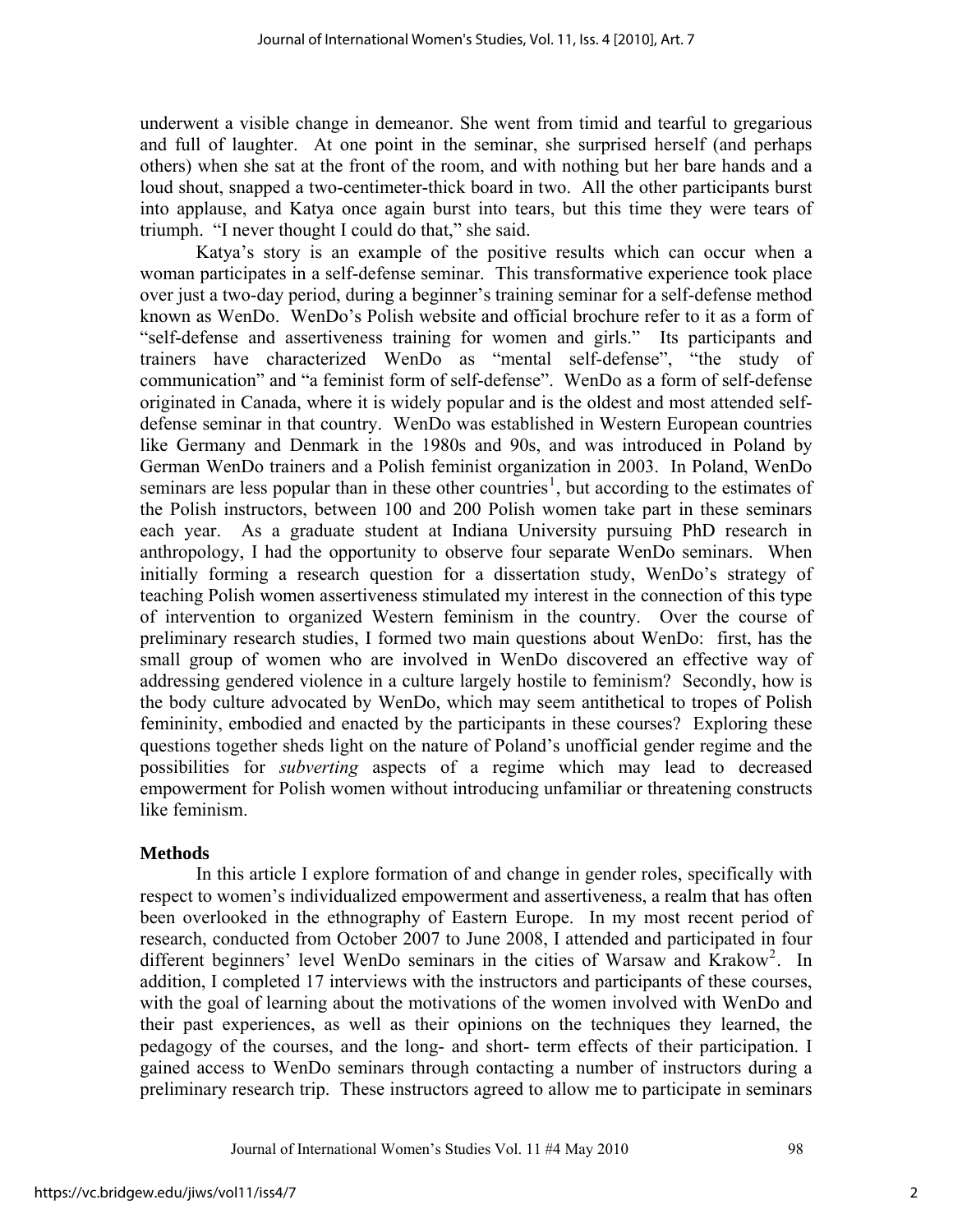and to recruit participants for interviews. Their only stipulations were that I maintain participant confidentiality by using pseudonyms, and that I participate in the classes alongside participants, rather than strictly observing.

These investigations are a part of a larger program of research, incorporating various forms of self-defense (such as Karate, Krav Maga, and police-sponsored selfdefense courses). The goal of these observations and interviews was in part to form a basis for comparison among self-defense methods; including a sense of how different types of courses attract participants with different goals, interests, and objectives.<sup>[3](#page-14-1)</sup> The two methodological components of participant-observation and interviewing complement each other in that observation provides a view from outside, in which my views are colored by my own cultural background and assumptions<sup>[4](#page-14-1)</sup>. Interviews provide the perspective of "cultural insiders" and their views on the same phenomena; participant observation also provides an emic or insider's view in that I experienced what it is like to actively participate in these courses. In addition to data collection in the courses, I also engaged in more broad-based observation in Polish society, specifically among Polish women, as a part of learning the cultural context of their behaviors, body culture and comportment.

 The interviewees in my study varied in age from early twenties to mid-fifties, all considered themselves ethnically Polish, and came from a range of backgrounds and occupations. However, in general all these women fit into a reasonably stable economic group, with steady employment and enough disposable income to pay for a self-defense seminar. The interviewees included members of feminist organizations, lawyers, journalists and homemakers. Among WenDo instructors were those who balanced WenDo with another occupation, and those for whom WenDo was a full-time job. WenDo instructors taught both regular "commercial" courses (which cost between 150- 250 PLN per session or about 50-100 US dollars at the time) as well as cost-free seminars for victims of rape or domestic violence. I interviewed women on a self-selecting basis: I usually collected contact information from all or most participants and instructors at the end of each seminar and then contacted them in the following weeks to see if they would be willing to be interviewed.

 Through conducting these interviews, I discovered an interesting trend: even though the WenDo *trainers* were for the most part self-identifying feminists and comfortable and familiar with feminist discourse, most of the *participants* I interviewed were reluctant to call themselves feminists, or even to discuss the topic in-depth, something that is not surprising considering the literature on Polish women's skepticism toward feminist organization. Some the most favorable responses to feminism among the WenDo participants still included a qualifier, such as 'I am not a feminist, but I believe in equal rights," or "I believe in feminism as a general idea, but not as dogma." As these responses show, despite the modest success of some feminist organizations in Poland, there is still widespread suspicion of feminism as a political movement and a philosophy. As I will detail below, these concerns are reflected in the way that WenDo instructors in Poland adapt their pedagogy to fit the cultural context.

## **Polish Women's Body Culture in Historical and Theoretical Context**

Many of the complex processes at play in Polish society have roots in Polish history dating back to the  $18<sup>th</sup>$  and  $19<sup>th</sup>$  centuries. For example, during pre-communist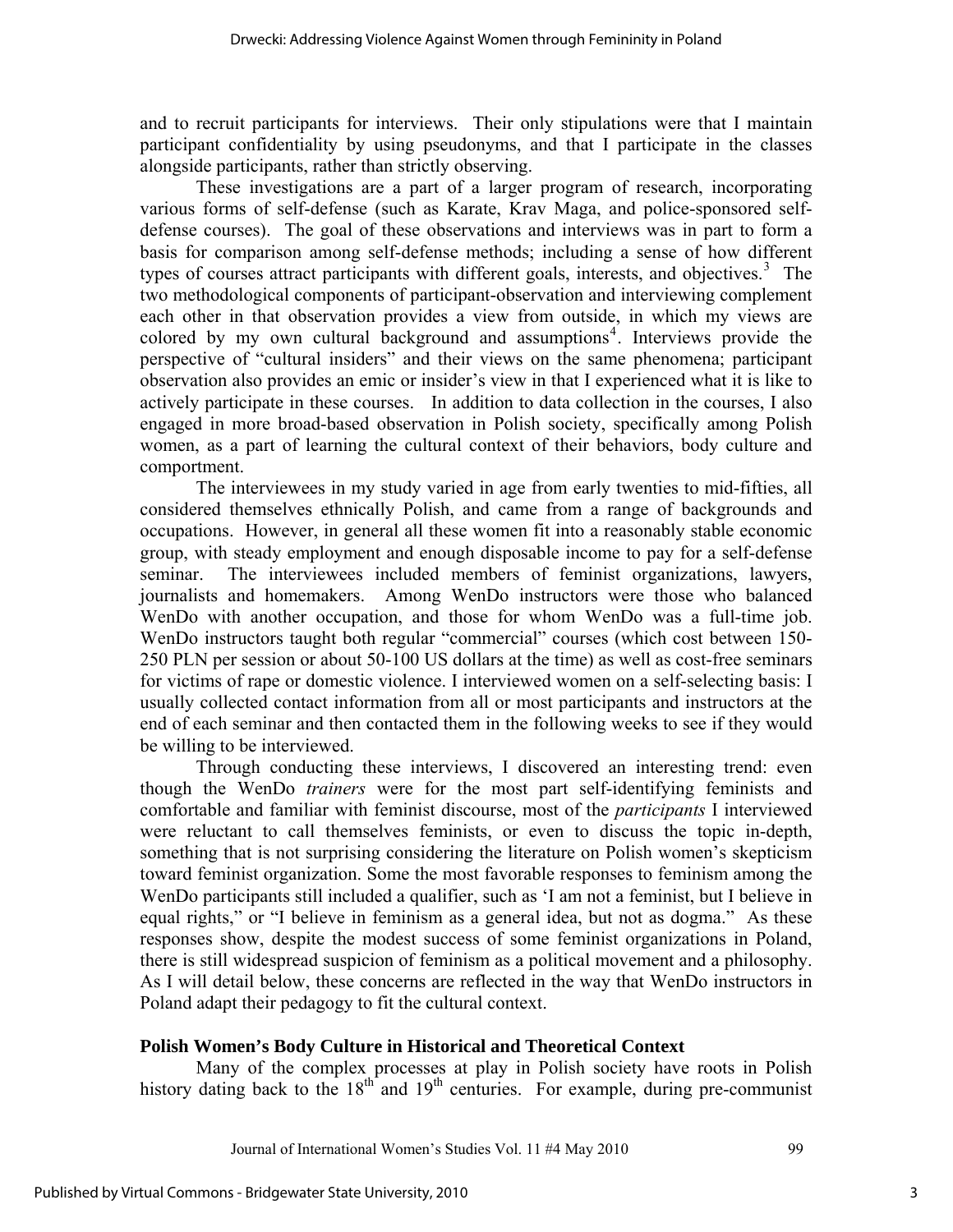times, traditional roles in Poland took forms that were consonant with Western European cultures. According to these gender regimes, women's connection to family and private spheres were very strong, and there was a widespread expectation for women to remain modest, sexually chaste, and demure. Both men and women were expected to make personal sacrifices in the name of the nation, especially during times of war and partition, but men's sacrifices were conceptualized in terms of military service, and women's acceptable sacrifices limited to reproductive and caring roles.<sup>[5](#page-14-1)</sup> In addition during this time, discourses of women as fragile and pure but also as morally superior to men led to a persistent cultural idea that women are responsible for violence committed against them, and any loss of "honor" that this entailed.

Later, during the communist era, a perceived dichotomy between the private sphere of the home and the public sphere of the state was strengthened. During this time Polish national identity tended to revolve around the opposition between private and public, in which the Catholic Church and the domestic sphere were cast as havens of refuge from the all-encompassing socialist state. This led to a further idealization of women who fulfilled domestic and caring roles, and adhered to the religious model of femininity epitomized by the Virgin Mary. This occurred during a time when women were required by the planned economy to work outside the home and religious expression was restricted, so these roles were more difficult than ever for real-life women to fulfill. This in turn led to further discourses encouraging women to put the needs of others and the fulfillment of this idealized role above their own needs. Approximating this ideal of self-sacrifice was a main way in which Polish women gained social power.

Several social scientists have argued that in the transition to capitalism in Poland, women have suffered disproportionately in their social and economic positions (Matynia ,1995; Titków, 2000; Gal and Kligman, 2000a). For many women, it seemed that life was much harder under the new 'freedom' of a capitalist economy. Whatever its flaws, the communist system ensured women a minimum of job security, child care, and health care, although the imperfections in these systems led to the infamous "double burden" (Corrin, 1995) in which women were exhausted by balancing the demands of domestic work and a career. Despite such hardships, nostalgia for the period is well-documented in the literature.<sup>[6](#page-14-1)</sup> Some types of government social programs have been revived in Poland, and a political party comprised of former communist party members (LiD) enjoyed a resurgence of popularity in the late 1990's. More recently, though, Poland's accession to the European Union has led to anxieties about the stability of the family, national autonomy, and religious values, while socially conservative/economically neoliberal politics have come back into fashion.

 A relative lack of feminist organizations and activities in Poland as compared to Western European countries is sometimes attributed to a return to "traditional" gender roles after the fall of communism. Scholars have also suggested other causes of the apparent rejection of feminism: 1) an association of feminism with the communist regime, 2) an association of feminism with rejection of femininity, heterosexuality and the family; and 3) a belief that feminism deals with trivial issues in comparison with survival in the economic climate of the transition (See Funk and Mueller 1994; Einhorn 1993; Graff 2003).

 Another extremely important factor in studying gender in Poland is the role and influence of the Catholic Church, especially the prevalence of the Marian cult. The idea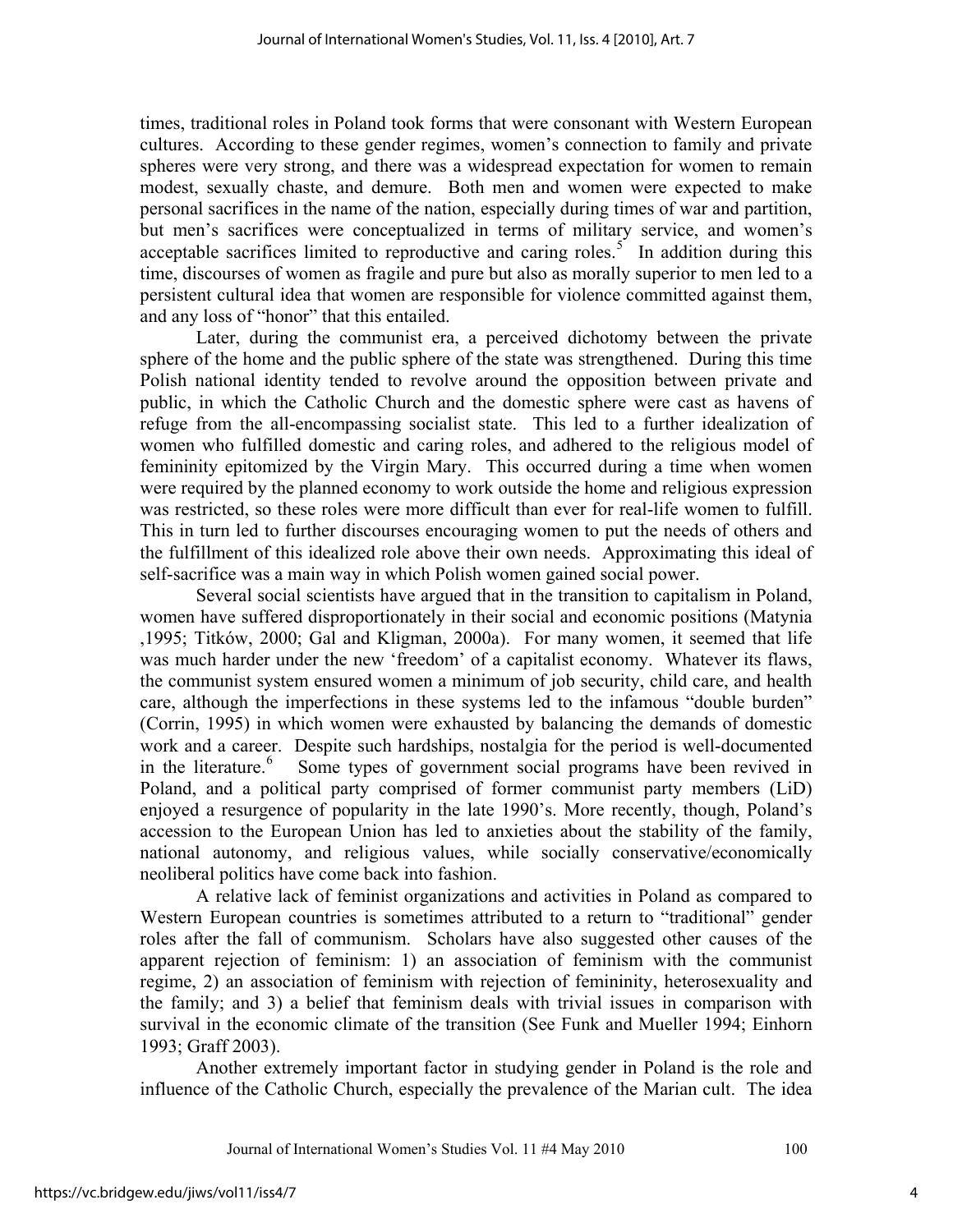of the Virgin Mary as the "Queen of Poland" and the role model and archetype of Matka Polka (The Polish Mother) have laid the foundations for a tradition of self-sacrificing, heroic motherhood, which is the basis for self-esteem and social status for generations of Polish women. More recently a younger generation of Polish women has begun to embrace practices of self-investment rather than directing their energies toward the welfare of others<sup>[7](#page-14-1)</sup>. Practices of self-investment include not only consumption of resources to improve appearance and health, but also taking advantage of social programs, NGOs and women's organizations which provide assistance in employment, reproductive rights and the prevention of violence. This group of programs and organizations includes self-defense seminars like WenDo.

 A third relevant set of cultural factors which affect the formation of body culture in Poland includes the sudden ubiquity of pornography, sexual harassment of women in the workplace, and the hyper-feminization women's dress and appearance  $8$ . . These trends can described as attempts to embody aspects of Western femininity and gender relations, as described by feminist theorists such as Brownmiller (1987), Bartky (1992) and Young (1990), as well as Wolf (2002). Such a construction of the Western body as beautiful has been shown in other cultural contexts by scholars like Kalchevya (2002), Ginsberg (2002) and Mindrut (2006). They can also be seen as a form of backlash against the de-gendering of the female body under communism<sup>[9](#page-14-1)</sup>. Because of this backlash, women who utilize their bodies in ways coded as less feminine are often associated with lesbians or masculine women, which are still stigmatized groups in the current Polish gender climate $10$ 

Although not without its problematic aspects as I shall detail below, the Polish version of WenDo serves as a response to both Western feminist critiques of the women's self-defense movement and anthropological critiques of imported or foreign social programs and NGOs designed to help women in postcommunist countries<sup>[11](#page-14-1)</sup>. Some critics of international women's NGOs have accused such programs of being inadequately attuned to the needs and culture of women in Eastern European countries and of essentializing the culture of these areas, that is assigning to people living in Eastern European cultures a set of defining and binding essential characteristics<sup>[12](#page-14-1)</sup>. An essentializing approach is problematic because it assumes that people are bound by their cultural precepts and are incapable of actively negotiating these norms. Critics tend to see international programs intended to reduce gendered violence as measures of "modernization" or "civilization" which are enforced by outsiders, and which paradoxically divert funds that may be more effectively used to address deeper issues of structural violence.

Additionally, some feminist writers who study the US context<sup>[13](#page-14-1)</sup> challenge selfdefense philosophies as advocating the use of violence by women and taking up the "master's tools" (Lorde, 1984). According to these feminists, the use of violence as a means of self-defense continues to implicate women in cycles of patriarchal dominance and coercion. However, my findings suggest that a psychologically based form of selfdefense like WenDo may be an avenue for Polish women who are hostile to feminism to work against disempowering strictures of femininity. The Polish WenDo trainers' framing of the pedagogy of WenDo is consonant with the worldview of the participants, who are often invested in a self-identity tied to motherhood, femininity, and some level of domesticity. Despite the valid concerns described above, my research shows that in the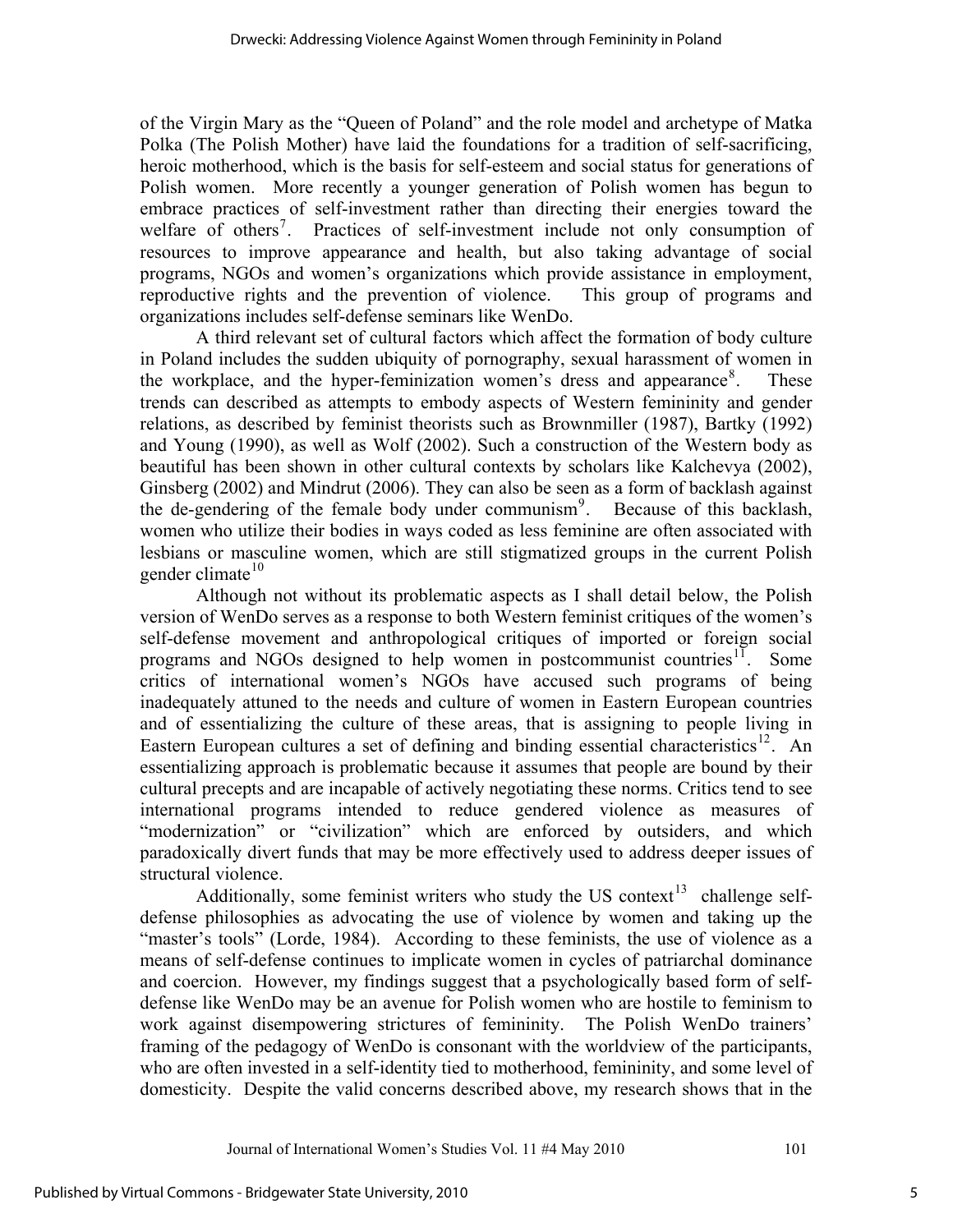case of Polish WenDo, training in self-defense certainly has benefits for women, and constitutes an interesting field in which to observe the intersections of gender and body culture in Poland. In the following sections I will explain the various elements which make up a WenDo seminar, and the discourses which surround the ways that this selfdefense method is taught in Poland.

In the remainder of this article, I will investigate the ways that WenDo is designed to affect the bodily *habitus* (Bourdieu 1978) or body culture (Brownell 1995) of Polish women in order to lead to greater self-confidence and empowerment. The principle behind WenDo's training is that such a change in body culture will lead to a reduction in women's victimization in situations of potential violence as well as everyday situations. This analysis will also be informed by the phenomenological (Merleau-Ponty 1962) or subjective experience of WenDo participants based on interview data. Finally, I will discuss the ways that WenDo's pedagogical engagement with feminism is limited because of its adaptation to the Polish cultural context; preferring discourses of individualized feminine strength and essentialized womanhood to classic feminist language.

#### **Polish WenDo: Negotiations of Femininity and Strength**

Polish WenDo seminars are full of language about individual rights and personal responsibility, discourses which are consonant with processes of individualization and differentiation occurring in other postcommunist contexts (Phillips, 2008; Elliot, 2008). WenDo trainers phrased the self-defense philosophy of WenDo in terms of individual rights to bodily integrity and respect for oneself and from others; rather than connecting it to a political feminist movement. The second major feature of Polish WenDo's pedagogy is a focus on essentialized characteristics of women, and much of WenDo's pedagogy is based on the idea that women excel as communicators and nurturers. By analyzing the techniques and pedagogies contained in the WenDo seminar, I will show how both of these features are prevalent throughout WenDo's attempts to transform body culture.

First, I should stress that WenDo is not the only option available to Polish women who desire transform their body culture by learning self-defense. Other options available include traditional martial arts (such as Karate, Judo, and Aikido), Krav Maga, which is marketed as an Israeli self-defense system, women's only martial-arts based courses such as Women's Self-Defense Program (a padded attacker course) and (Un)safe Women, a cost-free course sponsored by the city of Warsaw, which was a blend of practical martialarts based techniques and safety tips.

I chose to focus on WenDo in this article because it was the only course I encountered which was comprised solely of women and for which all the instructors were women. WenDo trainers claim that the "for women, by women" philosophy enhances their connection with their participants and the relatability of their teaching techniques. WenDo trainers critiqued martial-arts based courses, stating that such physical selfdefense techniques are useless without awareness of gender inequality and an understanding of the "psychology" of self-defense. They also cautioned that challenging physical regimens can be inaccessible to women who do not already possess a degree of physical fitness and coordination.

 According to the WenDo trainers, one of the advantages of the WenDo method is that it is open to all women, including very young girls and elderly women, and women of all shapes and sizes. WenDo also offers special seminars for women who are vision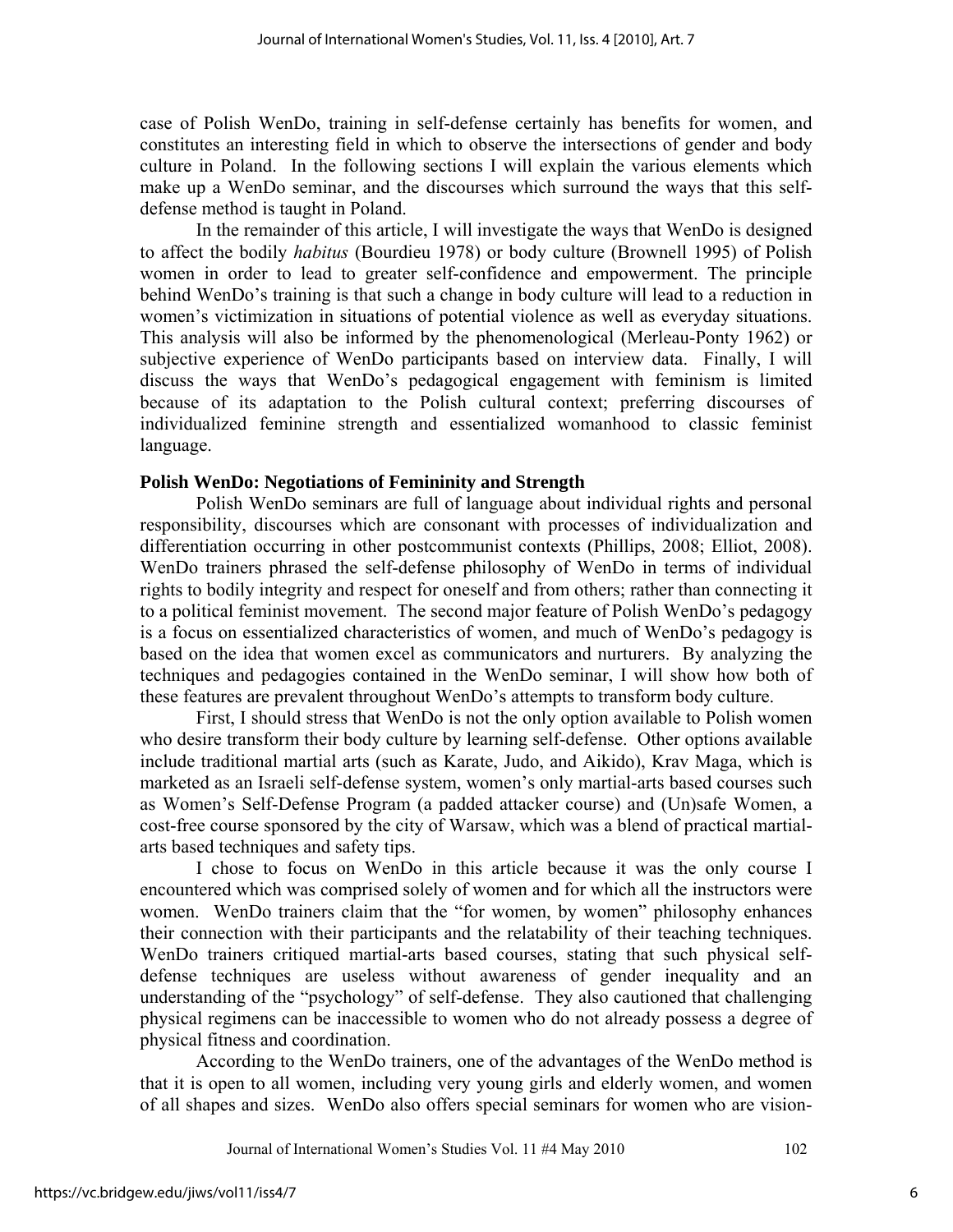and hearing- impaired, and for women who use wheel chairs. For all of these seminars, however, the main lessons are the same. "No one has the right to make you a victim; you need to trust your feelings and intuition, and to be sure of yourself: Don't let anyone cross your personal boundaries without your permission".

 The experience of participating in a WenDo seminar, which took place over two days, with six hours of instruction per day, focused on training one's body to react to stimuli in ways that might seem counterintuitive.<sup>[14](#page-14-1)</sup> This bodily training is facilitated by emotional support, communication, and an atmosphere in which women are encouraged to see one another as allies rather than competitors. The most important active physical techniques we learned in this course were very simple punches and kicks, moves which did not require a large amount of practice to fully incorporate into one's body culture, and which could be carried out without hesitation. Participants also learned precise ways to make the physical techniques more effective. In order to make a punch or kick more powerful, for example, students were taught to exhale and shout, as well as visualizing hitting "through" something rather than "at" or "on" it.<sup>[15](#page-14-1)</sup>

 The most memorable exercise of the seminar was one which I mentioned in my introduction, in which each willing participant had a chance to break a board with her fist. The instructor prefaced the exercise by informing us how many kilos of force it would take to break the board (8 kg), and how many kilos of force were contained in a downward blow using the fleshy "hammer" part of the fist would provide (30 kg). The instructor placed a small circle of paper was placed on the floor beneath the board and told each participant to hit "through" the board, following through to strike the circle. Not every woman broke the board on the first try, or at all. Some did not even attempt it. But every woman, regardless, received validation and praise for "taking a decision, and not apologizing for it." This activity was meant as a confidence-building maneuver; that is, the movements employed here are not intended to be used against an attacker. However, the cerebral knowledge about the force needed to break a board, or a bone, compared with the potential force contained in one's arm is dwarfed by the physical, kinesthetic knowledge conveyed here.

#### **Feminine Self-Effacement**

The direct physical techniques of punching and kicking comprised about 40 percent of the course. Another 30 percent of the course time was used for indirect physical techniques which are not intended to inflict harm on an attacker, but which were intended to transform the bodily comportment of the participants. These indirect physical techniques are intended to undo some of the training in feminine self-effacement which is a crucial part of the traditional woman's role in Polish culture.

 Although an archetype of the "strong woman" exists in Poland, the strength of such women (usually mothers) is bound up in the discourse of suffering and selfsacrifice. This stereotype becomes especially salient in discussions of domestic violence. Often women are implicitly encouraged by the Church, the media, and even legal institutions)to remain in abusive relationships for the sake of their family and their religious beliefs.[16](#page-14-1) For example, domestic violence law contains language that privileges the integrity and well-being of the nuclear family above that of any of its individual members (Minnesota Advocates 2002). In addition, scholars like Agnieszka Graff (2008) and Anna Niedzwiedz (2005) have shown the ways that imagery of a mother sacrificing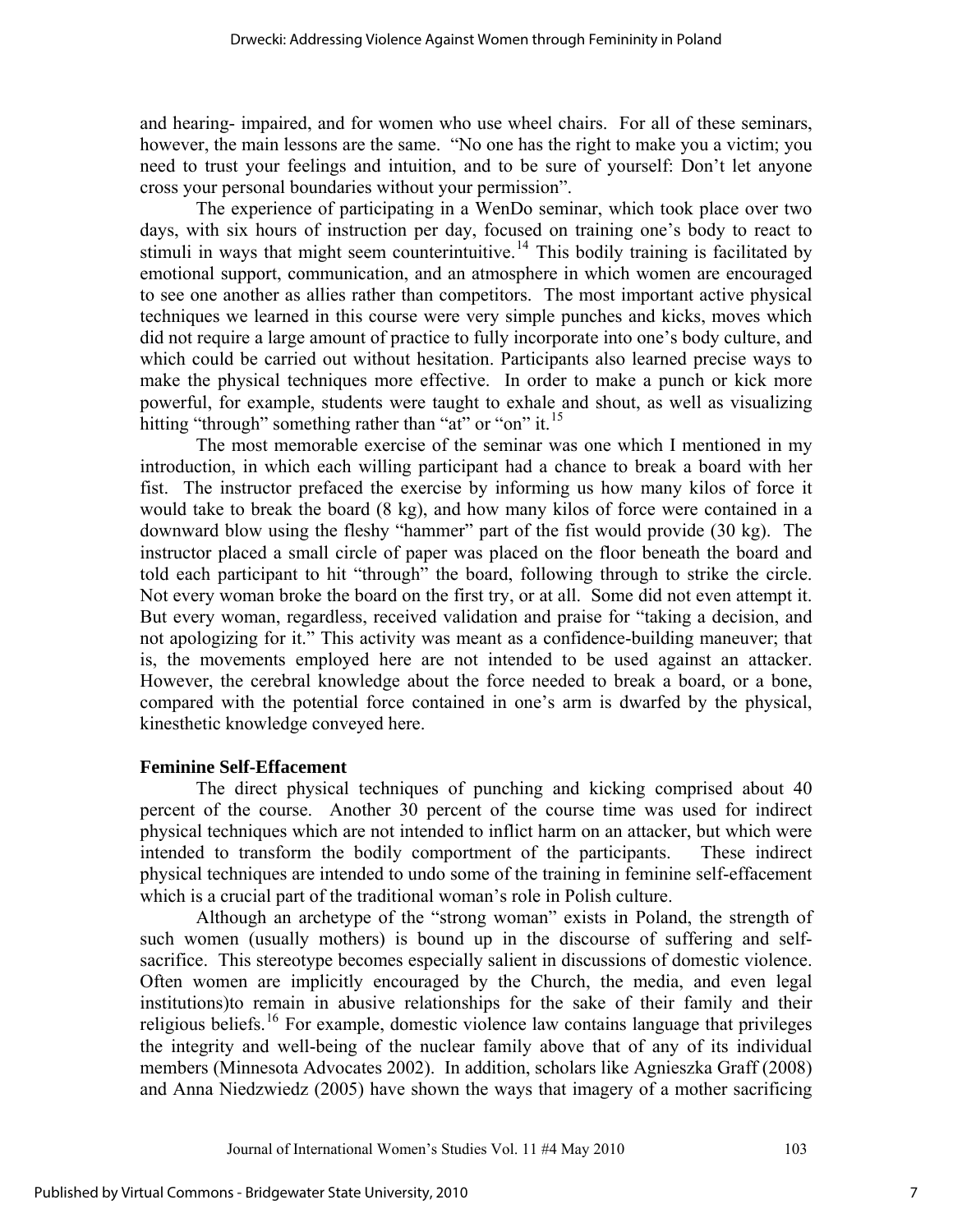for her children has become a key symbol for Polish nationalists. Even within the context of women's self-improvement activities an ethic of self-sacrifice and self-discipline is encouraged, especially in fitness and weight-loss regimes.

The WenDo trainers with whom I spoke universally expressed a desire to help women assert their rights without abandoning the family roles which are highly valued by many WenDo participants. For example, WenDo instructor Ela said, stated "I don't want to tell them everything, that all their problems are because of the patriarchy or whatever. I want them to figure it out for themselves. If we say it outright, they won't buy it, because they don't consider themselves feminists." In this way, WenDo trainers like Ela, who self-identify as feminists and who are active in the Polish feminist community, adapt their feminist consciousness-raising tactics to the needs of WenDo participants who might be resistant to the idea of feminism.

 This approach is consonant with the perceptions of participants. WenDo participants Ania and Aleksandra stated that their course participation changed their perception of womanhood, without a sense that they were losing or rejecting femininity. Ania stated: "You can finally see that women do not have to be passive, and that they don't have to…agree to everything. This is how it is good, because you can apply this in every activity of your life: in your home and at work, and on the street, everywhere." Aleksandra used very similar wording: "Other martial arts like Judo certainly taught me to discipline my body… but WenDo, that is more the psychological part, that was the most important to me…Even in my relationships with friends, and at work, it will be easier to say no."

Economic difficulties, blatant sexualization of women in the media and in work environments, and a large perceived increase in random street crimes are factors which lead to feelings of powerlessness among Polish women.<sup>[17](#page-14-1)</sup> At the same time socially conservative elements in society express anxiety that women are becoming "too powerful" and that Polish men are emasculated, leading to a push toward strengthening the domestic role for women, discouraging their independence and empowerment.<sup>[18](#page-14-1)</sup> The instructors of WenDo understand this confluence of factors, and therefore their courses are targeted at increasing self-esteem and assertiveness, and at counteracting norms which they believe contribute to a low self-evaluation, and feelings of powerlessness. Along with ideas about self-effacement and self-sacrifice, the dominant body culture among Polish women is indicative of, and perhaps constitutive of, their disempowerment.

 The vast majority of Polish women are reluctant to use their bodies in what is perceived as a masculine way. At fitness clubs in Warsaw, very few women participate in intense exercises such as weightlifting or running. More often women chose less intense and more "feminine" activities such as yoga and dance classes. In public spaces, most women restrict their movements, taking up as little space as possible. Indirect physical techniques in WenDo encourage women to unlearn this training in feminine selfeffacement, without necessarily leaving a feminine identity behind. WenDo is a method of self-defense in which women negotiate their desires to perform feminine identities while questioning the idea that femininity per se is victimization.

 In the context of WenDo, this renegotiation occurs through setting personal safety boundaries, and acting quickly and decisively when those boundaries are violated. Women are taught not to try to become invisible, but instead to take up space. WenDo trainers implement this philosophy in their seminars through a variety of role-playing,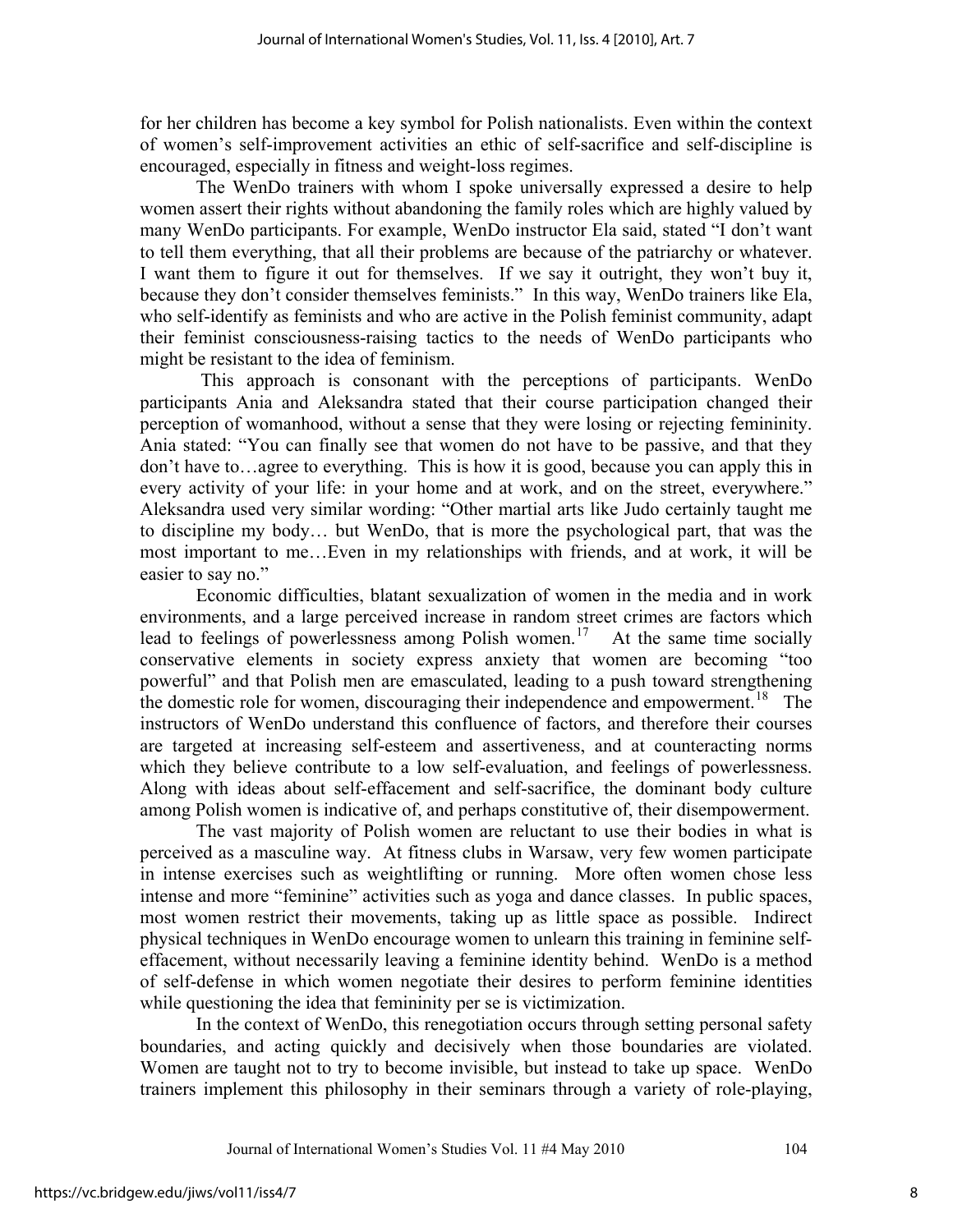visualization and assertiveness-building activities. These included: role-playing activities in which one participant played the attacker, and the other portrayed how she would react, including both verbal and nonverbal signals; visualization activities in which participants were instructed to imagine a "bubble of safety" around their personal boundary and later practice prohibiting others to cross the boundary; and a "stability" exercise in which the trainer unexpectedly pushed someone from the side or back to check the stability of her posture and center of gravity.

#### **Gender Essentialism and Habitus in WenDo Pedagogy**

In presenting these techniques of body culture, WenDo instructors attempt to frame the philosophies of self-defense and assertiveness in ways that do not explicitly challenge the identities or worldviews of the participants in the courses, by invoking women's "nature" as rooted in a feminine body, but which discourage self-effacement and passivity. In other words, they acknowledge that bodily *habitus* can be transformed through practice and training, but they also believe that women's self-defense training can be most effective when it follows the grain of women's "nature" as intuitive, nurturing beings. Bourdieu describes *habitus* as a set of behavioral patterns, residing in the body, which are manifestations of internalized cultural values. *Habitus* results from enculturation and training that takes place throughout life, and manifests in ways of thinking, speaking, moving and utilizing the body. Crossley (2001) further describes the ways that scholars of phenomenology have taken issue with Bourdieu's characterizations of *habitus* and proposes a compromise in the concept of a flexible and "moving equilibrium" that allows for agency while acknowledging the important role of enculturation and habit (2001: 112). In a way, WenDo trainers implicitly utilize Crossley's compromise approach, merging Bourdieu's "structured structures" and "structuring structures" (1977: 82) of Polish body culture, as well as WenDo's unique body culture, with a more personalized, experiential view of self-defense participants' corporeity.

While teaching participants to change the ways that they move and carry their bodies, WenDo trainers also employ cultural notions about the "nature" of women. They seek to provide women with ways to defend themselves while only minimally breaking out of accepted gender norms. Marysia, a trainer from Lublin, provides an example of how a woman can foil an unwanted advance by using society's rules against the offender without sacrificing her feminine "nature":

Let's say that a young, pretty woman is riding the tram and there are a lot of people standing around her. ..and she feels somebody grope her, she is just going to assume that it's an accident and ignore it. Then if it happens again, she'll feel ashamed and she doesn't want to stay on the tram…. But what we teach women in WenDo is how to psychologically defend themselves so they don't feel ashamed. When that happens…they are not the ones who should feel ashamed ….We teach that a woman should point at the man who is bothering her and yell "Stop it! Leave me alone!" Then all these people will look at the man and make him feel ashamed, instead of the girl, who did not do anything wrong.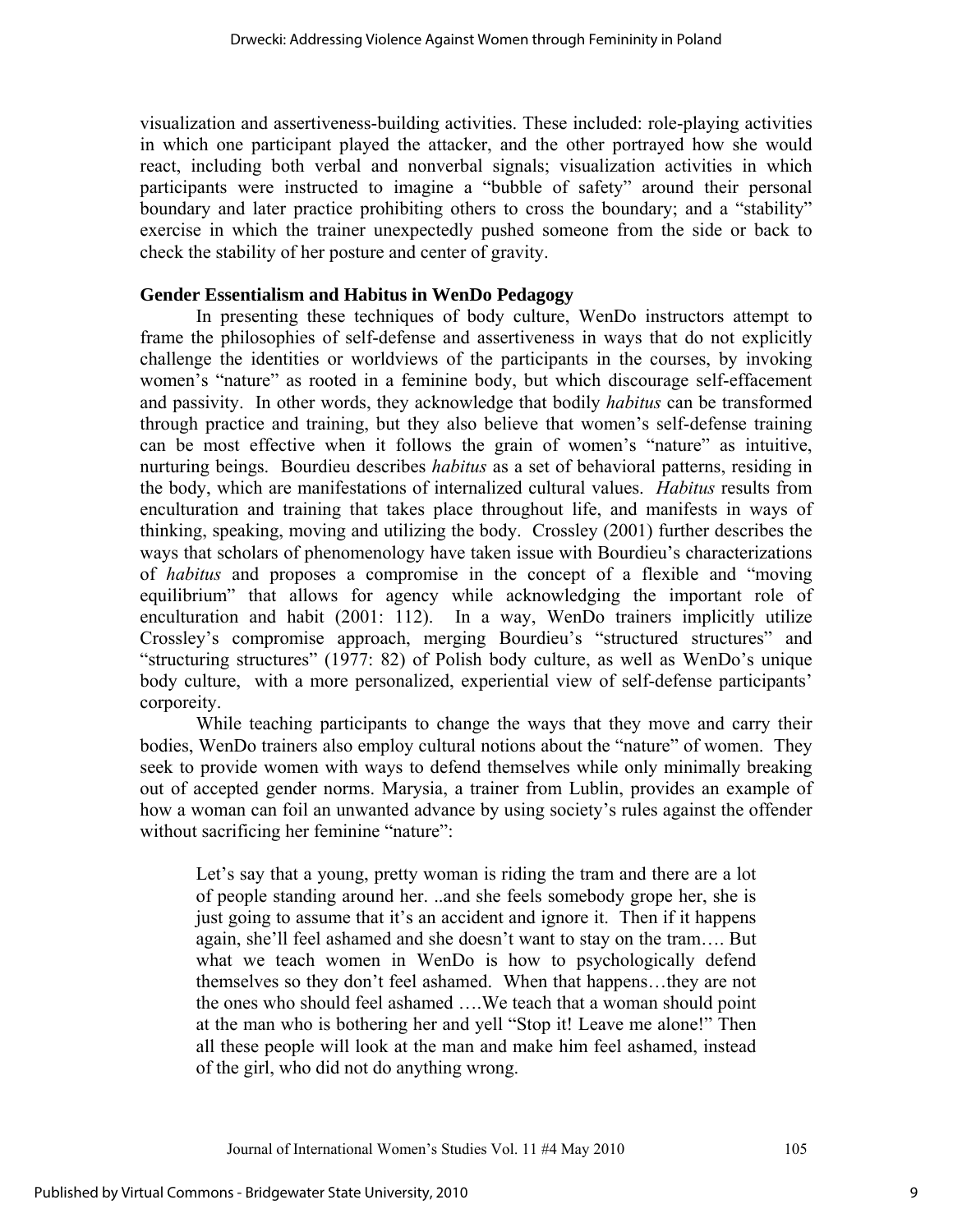Despite the fact that teaching several strategies such as this one work against feminine norms of politeness and passivity (including shouting and making direct eye contact), the discourse of WenDo in Poland limits its engagement with feminism in two major ways.

 The first way WenDo accomplishes this is through the use of gender essentialism as a positive means to help women become more confident and aware, and therefore better self-defenders. The use of gender essentialism in WenDo pedagogy rests on what women perceive as their special abilities and limitations. One manifestation of gender essentialism is the limit on the direct physical aspects of the training, those intended to inflict harm on an attacker. The WenDo method implicitly acknowledges that most women cannot match an attacker in brute strength, although the instructors never explicitly state it in the course, so as not to perpetuate womens' self-conceptions as physically weak or incapable. The instructors teach participants to first rely on psychological prevention and safety techniques, and secondly on "tricks" such as pinching or gouging pressure points to escape an offender.

 Additionally, several of the exercises placed a heavy emphasis on women's supposedly universal communication skills and intuition. In some of the verbal roleplaying exercises, the line drawn 6between assertive behavior and escalation or "aggression" was very fine, almost arbitrary in some cases. WenDo's pedagogy did not speak of women's behavior in terms of provocation, but women nonetheless often were assigned the responsibility of defusing a potentially violent encounter. Their fulfillment of this responsibility depended on their communication and negotiation with an attacker, two social interactions which are culturally coded as feminine.

 The use of "women's intuition" is a key factor in many of the prevention-based exercises in WenDo. The trainers and participants both considered intuition an important tool for establishing and enforcing one's personal boundaries. In one exercise, some participants closed their eyes and stood in line against the wall, while a second group of participants slowly walked toward them. When a participant who has her eyes closed feels a sense of unease (niepokój) or fear (strach), she was told to put her hand up in a "stop" gesture, stopping the approaching partner. We were instructed that the location of this feeling of fear often resides in the body: "I feel it in my stomach", or "I get goosebumps" were the most common ways of describing this intuitive sense of unease. After gesturing 'stop', the participant opened her eyes to see the proximity of her partner. This line or radius was supposed to correspond to the participant's comfort zone or personal boundary.

 My own experience with this exercise was confusing on a personal and cultural level, and thus provides an example of cultural assumptions about gender and intuition in WenDo pedagogy. The first time I attempted this exercise, I waited until I felt this intuitive sense of unease, and when I finally signaled "stop" and opened my eyes, my partner's face was less than eight inches from my own. As I looked around the room I saw that the other participants had signaled when their partners were four to ten feet away. In discussing this exercise with the participants, during both class and interviews, they described this exercise as one of the most interesting and of the seminar. They did not view the assumption that women have an innate, intuition-based knowledge of their boundaries, best accessed by blocking their sensory inputs, as problematic. However, such rhetoric can exclude women who do not feel a strong sense of intuition or identify with other feminine characteristics such as "maternal instinct".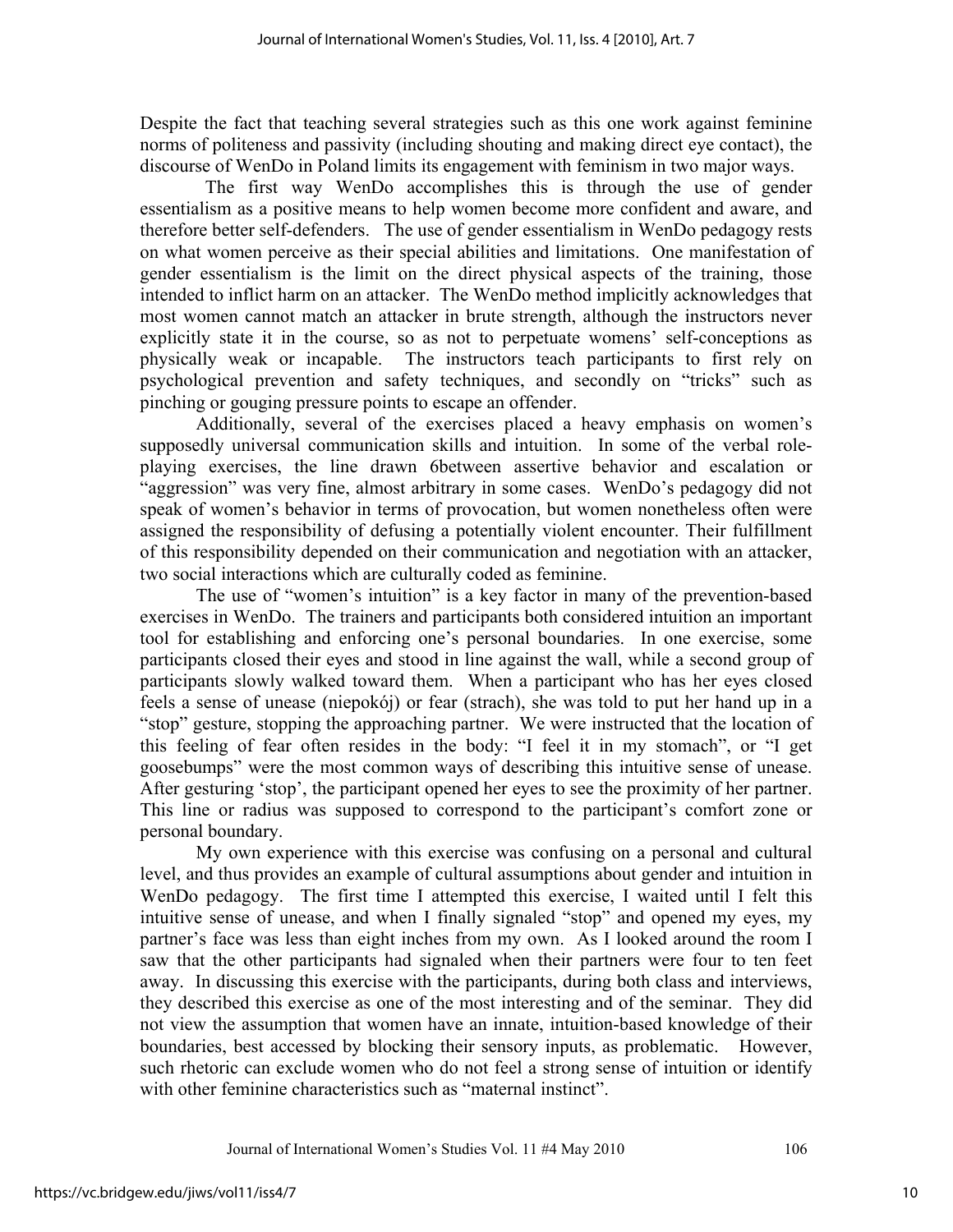#### **Self-Defense and Domestic Violence**

A second way in which WenDo limits its engagement with feminism becomes clear in its discussions of domestic violence. According to statistics on this problem in Poland, the home is the context for the overwhelming majority of violent incidents against women.<sup>[19](#page-14-1)</sup> However, there was some skepticism among the WenDo participants I interviewed as to whether WenDo's self-defense training could be effective in such a context. Since the statistics on random street crime and rape in Poland are relatively low (although almost certainly underreported), it is arguable that self-defense training can only benefit a relatively small number of women.

 All interviewees acknowledged that domestic violence was a major problem in Poland, and that a much higher number of women were abused by a spouse or a partner than were victims of violence by strangers. However, most interviewees also expressed a cautious belief that self-defense training could be beneficial in helping women prevent domestic violence, if only in providing them with the confidence to avoid such relationships. In cases such as that of Katya, who had lived in an abusive situation for many years, they expressed more doubts. Many of the participants, in contrast with the instructors, were not convinced that the verbal and physical techniques used for immediate escape from an attacker on the street would be useful for defusing a domestic situation. One participant expressed concern for Katya, saying that the physical fighting techniques learned in the course might make Katya's situation worse: "This could be considered escalation. I was wondering if that would be effective, or if it would worsen the situation."

 In cases involving domestic violence, WenDo trainers did not take hard-line position, insisting that a woman immediately leave an abusive marriage or family situation. Instead they acknowledged the primacy of these domestic roles in the lives of their students, and stressed negotiation and assertiveness within these contexts. They provided information about crisis centers, women's shelters and other resources if requested, but maintained that such a decision was best handled on a case to case basis. Ela, a WenDo trainer who specialized in seminars for victims of domestic violence, stated, "I don't want to tell them everything, that all their problems are because of the patriarchy or whatever. I want them to figure it out for themselves. If we say it outright, they won't buy it, because they don't consider themselves feminists."

## **The Results of Self-Defense Training**

Despite the fact that the engagement of WenDo with feminist ideologies was limited, interviews show that women who participate in WenDo gained a feeling of assertiveness and confidence, implying the method is effective on some level. Bożena, who works for a Krakow feminist organization, has taken both beginning and advancedlevel WenDo courses. When asked whether she had ever used the skills she had learned in the courses, she answered: "No…after you take the classes you have this confidence, it's kind of like an aura around you, and people do not bother you." It seems that to Bożena, the process of learning of physical self-defense techniques results in mental confidence, which serves as a preventative shield protecting women against would-be attackers.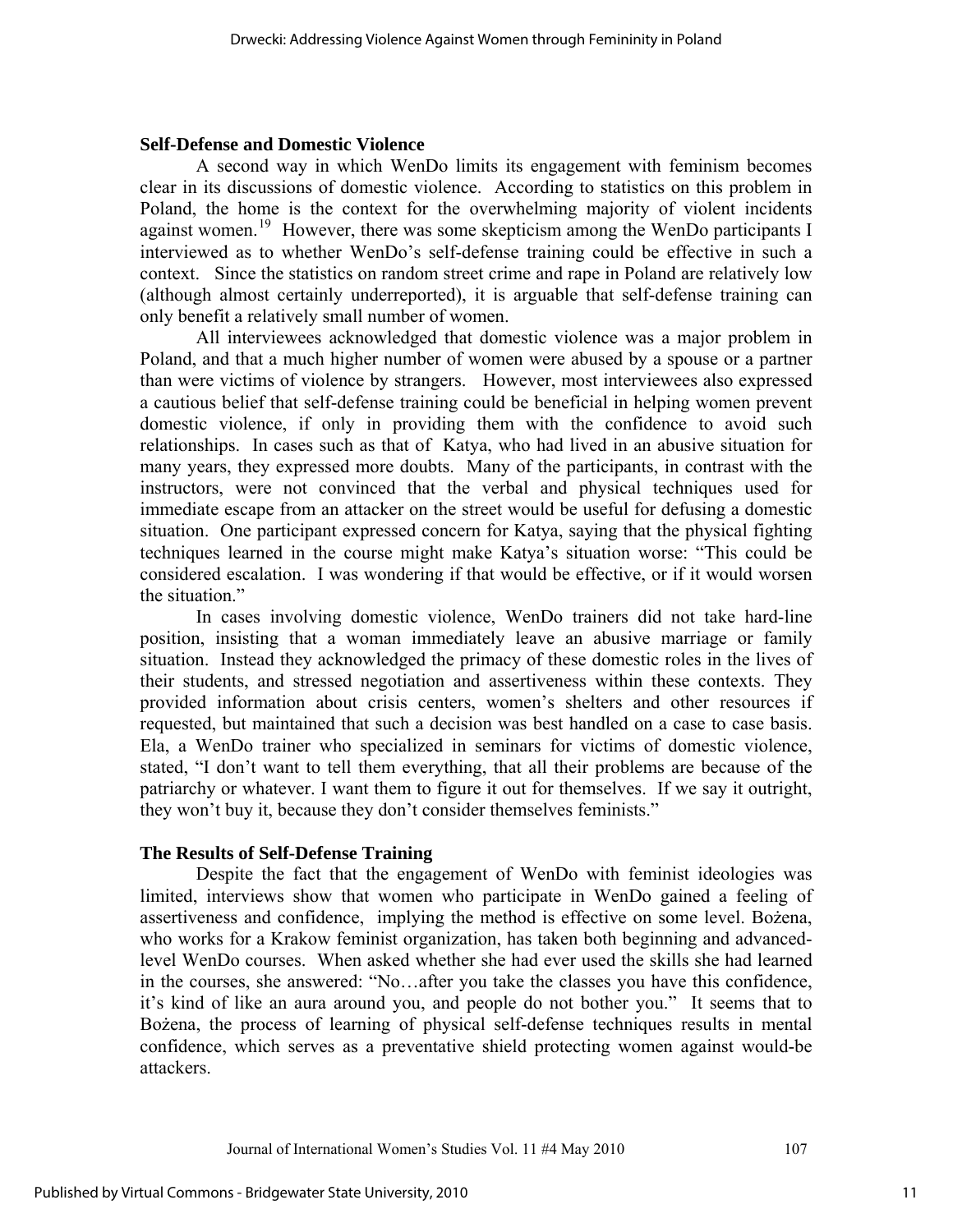Magdalena, a WenDo instructor, stated: "I've never had to use the physical skills from WenDo, but the mental skills, I use every single day. Having this confidence, knowing you have the right to stand in your own space, gives you… power." Magdalena also explained how the guiding principle of WenDo empowers women. "We call WenDo the science [nauka] of assertiveness. In order to prevent violence, we learn the 'art of communication'"She explained that such "communication" can be verbal or nonverbal, and can take place in workplace or domestic situations, as well as in the case of a potentially violent attack. Nonverbal communication often takes the form of gesture and posture which indicates confidence and an ability to fight back if accosted.

Many other participants in WenDo courses expressed similar sentiments to Magdalena, saying that they have used the assertiveness techniques of WenDo in work situations and in situations with neighbors, as well as with strangers. Aleksandra states: "I liked it that I could take advantage of my own body as a tool for fighting" but she also emphasizes the psychological basis of the course, because "It would otherwise be too hard for me psychologically to...punch, because I might do someone harm. I had to learn that if I have to punch someone…it is not enough to hit lightly."

Janina, a participant who had previously participated in traditional martial arts and Krav Maga, advocated for an ongoing physical component to supplement the psychological training of WenDo. "I think it would be great if a woman could repeat it every two months or so, so that she can feel good about herself, so that her body can get the strength from it… if you can go to the gym and get a little bit of strength in your arms, that will be best."

 All interviewees, both trainers and participants, denied that they advocated a widespread subversion of gender norms. Also, the definition of assertiveness that the WenDo seminar promoted did not include necessarily leaving an abusive family situation, but instead preferred a strategy of verbally standing up for oneself, communicating one's rights and needs, negotiating or defusing tense situations. Whatever their personal opinions might be, the trainers tended to avoid "disruptive" discourse within the WenDo seminar to avoid sounding too radical and pushing away participants, as Ela stated explicitly above. We as feminist scholars should not perceive this as a compromise in beliefs or a "cop-out". Rather, it is a way that WenDo trainers have adapted feminist principles, making them relevant to Polish women who would reactively turn away from programs which position the family or heteronormative sexuality as the source of women's oppression.

## **Conclusion**

The core of WenDo's pedagogy and practice involves allowing women to "get in touch with" the body in an attempt to effect change in ingrained body culture through psychological, emotional, and physical training. Although the mental techniques taught by WenDo instructors involve communication and negotiation, they are embodied in posture, gestures, and an "aura" of confidence, although it was difficult for my interviewees to define these changes when asked about them directly. Interview data shows that a focus not just on punches and kicks but also on one's bearing and posture enables these Polish women perform an alternative body culture without disrupting their feminine self-conceptions. According to my interviewees, the skills they learned in WenDo courses do not only apply to confidence in potentially dangerous situations, but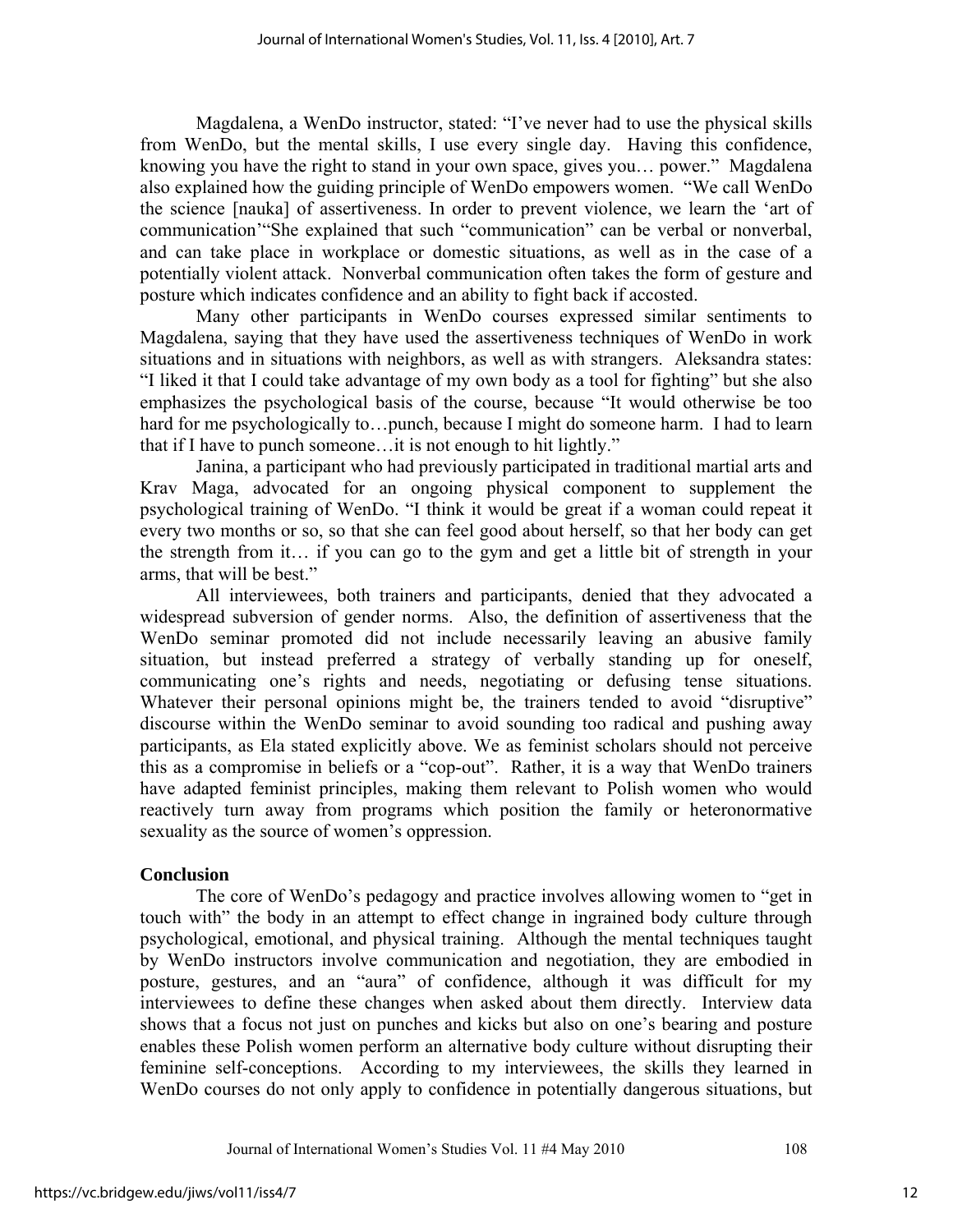also in everyday situations, including job interviews or conversations with difficult colleagues.

 Some Western feminists are uncomfortable with the principles of self-defense on grounds that it is a short-term solution for a deeper problem. According to feminists such as Clarke (1993) Bromley (1992), and McKinnon (1981), use of violence by women does nothing to address underlying norms of male domination, and can even encourage women to embrace masculine forms of coercion to conform to a masculinist culture. Bożena refuted such criticisms by focusing on the confidence-boosting aspects of WenDo rather than physical techniques, saying "There is no sense in just focusing on one thing at a time, just economics, or just reproductive rights, or just violence. For example, maybe you get fired because you have a baby, or maybe you are harassed at work because you are a lesbian…all these problems are connected; being assertive can help with all these situations." WenDo, because it is not overtly focused on physical aggression but on communication skills and assertiveness, as well as a change in more subtle bodily techniques, may prove to be effective in a wider range of situations than other selfdefense methods.

 The women in my study found ways to resist gendered violence and feel physically and mentally empowered without significantly disrupting the hegemonic body culture of postcommunist Poland. Based on my interview data, participants did perceive benefits to their self-esteem and confidence, which allowed them to resist everyday forms of violence like harassment and bullying. However, further research is needed to determine the long-term benefits of participation, and especially the effectiveness of selfdefense training in the context of domestic violence.

These participants' expressions of individualized empowerment do not imply a radical subversion of the heteronormative nuclear family that is the location of the bulk of gendered violence. Rather, the practitioners of WenDo practice a form of resistance against violence and oppression of women through instilling self-worth and confidence in a culture that overall does not approve of feminism or any questioning of the hegemonic gender order. These women successfully navigate identities constructed in terms of the dominant Polish culture, while carving out a niche for empowerment and success. This research shows that women's self-defense in a Polish context is well-received and effective when packaged in a way that highlights the differences between men and women, and plays upon women's supposed universal strengths (i.e. nurturing, intuition and negotiation). Although some Western feminists might look askance at the lack of questioning of essentialist gender categories, the steps taken by WenDo in stopping violence against women have begun to help many Polish women to have greater feelings of personal safety and self-worth.

However, structural inequalities still exist for women in Poland that may be elided by a focus only on individualized empowerment. Self-defense classes may be seen as a necessary but insufficient condition of bettering women's status in postcommunist Eastern Europe. More long-term research is needed to ascertain if Polish women will continue to attend self-defense courses in increasing numbers, and whether their reported results of confidence and assertiveness will bear fruit in women's individual lives or improve conditions for women on a structural level.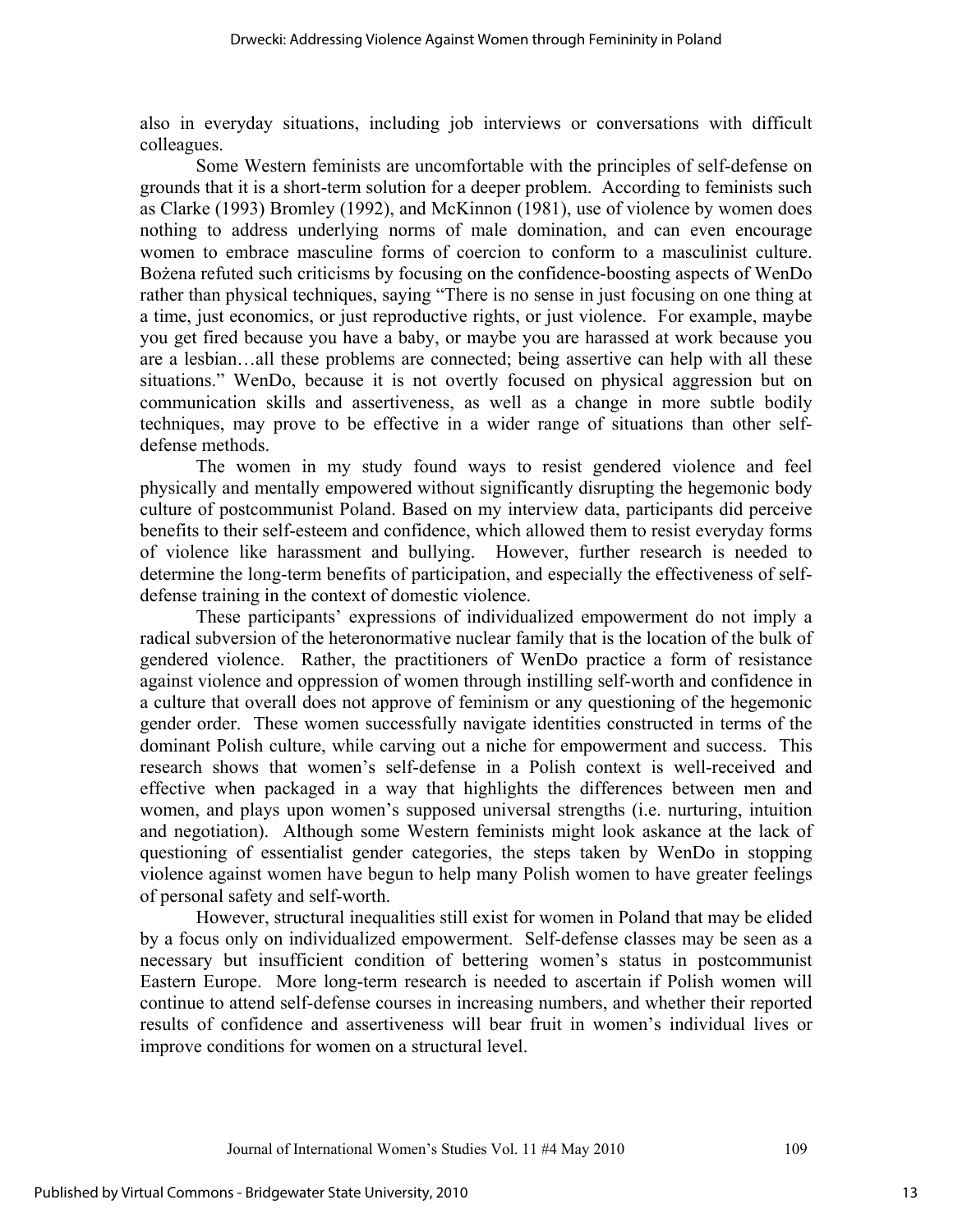#### <span id="page-14-1"></span><span id="page-14-0"></span>**NOTES**

<sup>1</sup> Canada's organization employs over one hundred instructors and Toronto alone hosts at least one WenDo seminar per month (www.wendo.org.), Germany offers regular courses in elementary middle schools, and commercial courses in all major cities. In contrast, there are 16 Polish trainers, and Warsaw (the largest city and capital) offered only two WenDo courses during my time in Poland (www.wendo.org.pl). 2 I also conducted a preliminary research project in the summer of 2006, attending a seminar in Katowice,

and interviewing WenDo instructors in Warsaw, Krakow, Lublin and Czestochowa. 3

 $3$  My methods for this project consisted of participant observation in four beginning-level WenDo seminars in Warsaw, Krakow and Katowice, and of 13 in-depth, informal interviews conducted with WenDo participants and trainers (4 interviews with participants; 9 with trainers). Additionally, four other participants responded to an e-mail questionnaire. Other aspects of my dissertation project involved participant-observation in self-defense seminars such as Karate, Krav Maga, Women's Self-Defense Program and (Un)Safe Women courses, and 25 interviews with the participants and trainers of these courses. In addition to participant and interview data, I collected magazines, newspapers and other cultural artifacts to provide context about Polish culture and society.

<sup>4</sup> For example, in one exercise in a WenDo seminar, participants learn how to escape from a handshake-like grip. At first this seemed to imply that WenDo was teaching women that any man who shakes their hand might be preparing to attack them; and to me this seemed a very paranoid approach. However upon further reflection, I learned that Polish etiquette dictates that a woman is supposed to offer her hand first in a handshake. If a man shakes a Polish woman's hand without her offering first, this might be a sign that he does not respect her personal space.

 $<sup>5</sup>$  Bucur and Wingfield (2006) show how the few Eastern European women who fought in 20<sup>th</sup> century roles</sup> in Eastern Europe were discursively de-gendered by frequent references to their "virginity" or their status as atypical women.

<sup>7</sup> Some of the best-known discussions of postcommunist nostalgia include Berdahl, 1999, Boym, 2002, Bloch 2005 and Caldwell 2004.

7 Marody and Giza-Poleszczuk, 2000, Mindrut 2002, Patico 2008, Matza 2009

<sup>8</sup> Examples of this phenomenon can be seen in the popular Polish press. Wprost is one periodical that often contains sexualized imagery (see Graff 2008b). 9

 See Dolling (1994) for a case study on the changes occurring during the transition regarding women's images in popular magazines in Germany; Marody and Giza-Poleszczuk (2000) for discussions of such images in Poland.

<sup>10</sup> Gay rights are restricted in Poland and the presence of gay marriage elsewhere in Europe has been a source of great anxiety for conservative Poles.

<sup>11</sup> Hemment 2005; Johnson and Robinson 2007

12 Hemment (2005), Johnson (2005), Ishkanian (2004), Mrsevic (2000)

<sup>14</sup> See Madden and Sokol 1997, Lonsway 1996, Corcoran 1992, cf. Hollander 2009.

<sup>14</sup> I attended four separate WenDo seminars, for a total of eight days of observation. Since I attended seminars with a variety of different instructors I felt that this approach provided a good sense of the variation in teaching styles, as well as the techniques that remained constant during all seminars. Although the scope of this study was limited, a study of WenDo is important because is one of the most wellpublicized self-defense methods for Polish women, and is positioned by some Polish feminists as a universal solution for women's empowerment.

<sup>15</sup> Polish preposition "przez" versus "na"

<sup>16</sup> Government official Magdalena Środa stated at a conference in Stockholm in 2004 that "The Catholic church does not directly endorse, but it also does not oppose violence against women. Direct links exist between Catholicism and violence against women…." See also Matynia 1995.

<sup>17</sup> Crime statistics before 1989 are almost nonexistent, and the perceived increase may be due to the increased visibility of crime in the media; Current statistics indicate that Polish relatively safe compared with U.S. when it comes to violence perpetrated by strangers (Minnesota Advocates 2002) See also Fuszara 2002.

18 Graff 2008a (Rykoszetem)

<sup>19</sup> Minnesota Advocates 2002 "Domestic Violence in Poland"; Mrozik 2006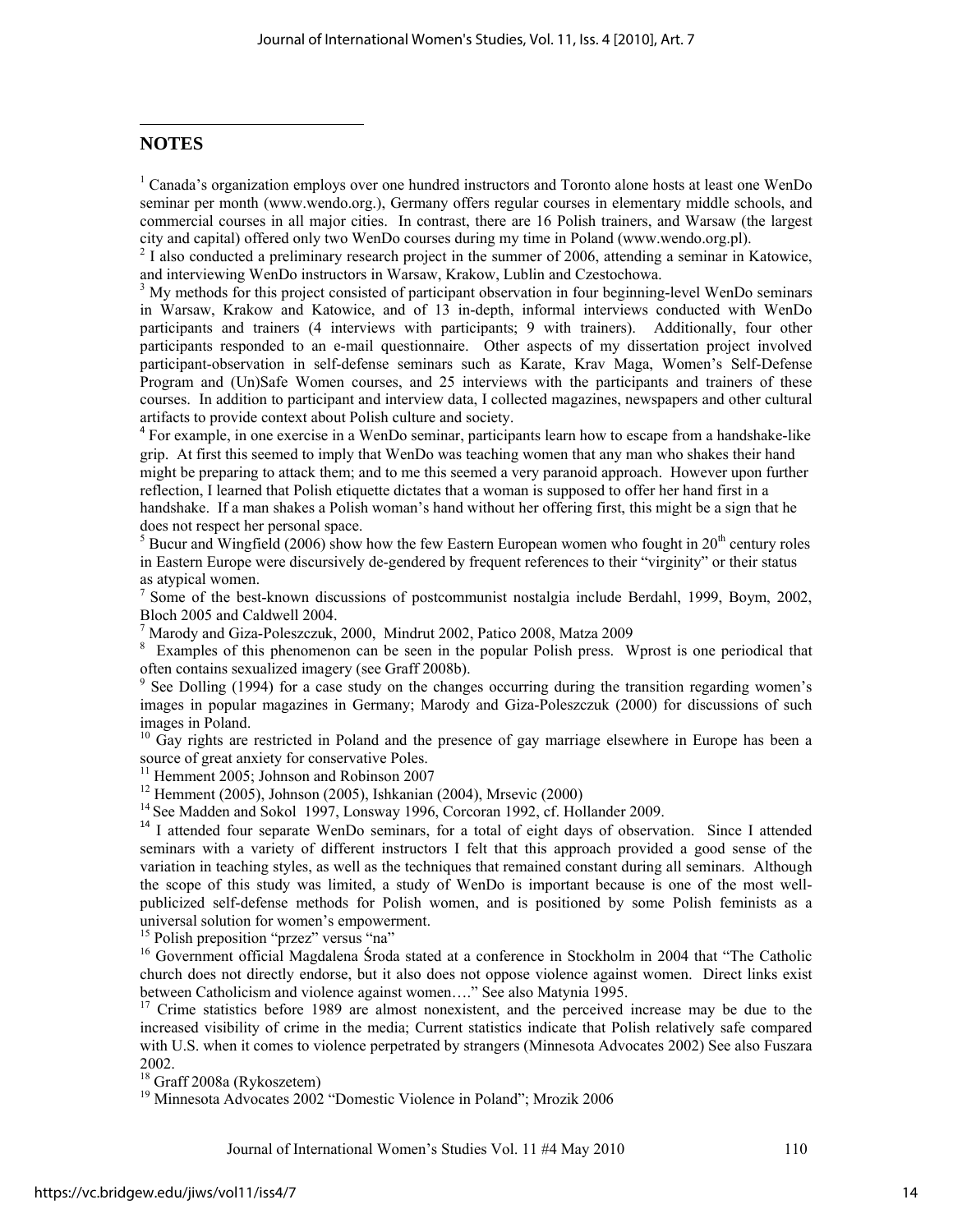<u> 1989 - Johann Stoff, amerikansk politiker (d. 1989)</u>

#### **References**

- Bartky, Sandra. *Femininity and Domination: Studies in the Phenomenology of Oppression.* New York: Routledge, 1992.
- Berdahl, Daphne. *Where the World Ended.* Minneapolis, MN: University of Minnesota Press, 1999.
- Bloch, Alexia. "Longing for the Kollektiv: Gender, Power and Residential Schools in Central Siberia" Cultural Anthropology 2005. 20(4): 534-569.
- Bourdieu, Pierre. Outline of a Theory of Practice. Cambridge University Press, 1978.

Boym, Svetlana. The Future of Nostalgia. New York: Basic, 2002.

- Bromley, Marion. "Feminism and Nonviolent Revolution." In Reweaving the Web of Life. Pam McAllister, ed. Philadelphia: New Society Publishers, 1982.
- Brownell, Susan. Training the Body for China: Sport and the moral order in the Peoples' Republic. Chicago: University of Chicago Press, 1995.
- Brownmiller, Susan. Femininity. New York: Linden Press/ Simon and Schuster, 1984.
- Bucur, Maria and Nancy M. Wingfield, eds.Gender and War in Twentieth-Century Europe. Bloomington, IN: Indiana University Press, 2004.
- Butler, Judith. Gender Trouble: Feminism and the Subversion of Identity. New York: Routledge, 1999.
- Caldwell, Melissa. Not By Bread Alone: Social Support in the New Russia. Berkeley, CA: University of California Press, 2004.
- Campbell, Anne. Men, Women and Aggression. New York: Basic Books, 1993.
- Clarke, D.A. "A Woman with a Sword: Some thoughts on women, feminism and violence." In Buchwald, Emilie, ed. Transforming a rape culture. Minneapolis, MN: Milkweed Editions, 1993.
- Corcoran, C. B. "From victim control to social change: A feminist perspective on campus rapeprevention programs." In J. C. Crisler & D. Howard (Eds.), New directions in feminist psychology: Practice, theory, and research (pp. 130-140). New York: Springer, 1992
- Corrin, Chris Superwomen and the Double Burden: Women's experience of change in Central and Eastern Europe and the former Soviet Union. Sumach Press, 1995.
- Dolling, Irene '"But the Pictures Stay the Same": Images of Women in the Journal Fur Dich before and after the turning point' in Nanette Funk and Magda Mueller, eds. Gender Politics and Post-Communism. New York: Routledge, 1994.
- Dolling, Irene, Daphne Hahn and Sylka Scholz. "Birth Strike in the New Federal States: Is Sterilization an Act of Resistance?" in Reproducing Gender: Politics, Publics and Everyday Life after Socialism. Susan Gal and Gail Kligman, eds. Princeton, NJ: Princeton University Press, 2000.
- "Domestic Violence in Poland" Minnesota Advocates report. http://www.mnadvocates.org/sites/608a3887-dd53-4796-8904-

997a0131ca54/uploads/Poland\_domestic\_violence\_(2002)\_10-18-2002\_2.PDF, 2002.

- Einhorn, Barbara. "Cinderella Goes to Market": Citizenship, Gender and the Women's Movement in East-Central Europe. London: Versa, 1993.
- Elliot, Carolyn, ed. Global Empowerment of Women: Responses to globalization and politicized religions. New York: Routledge, 2008.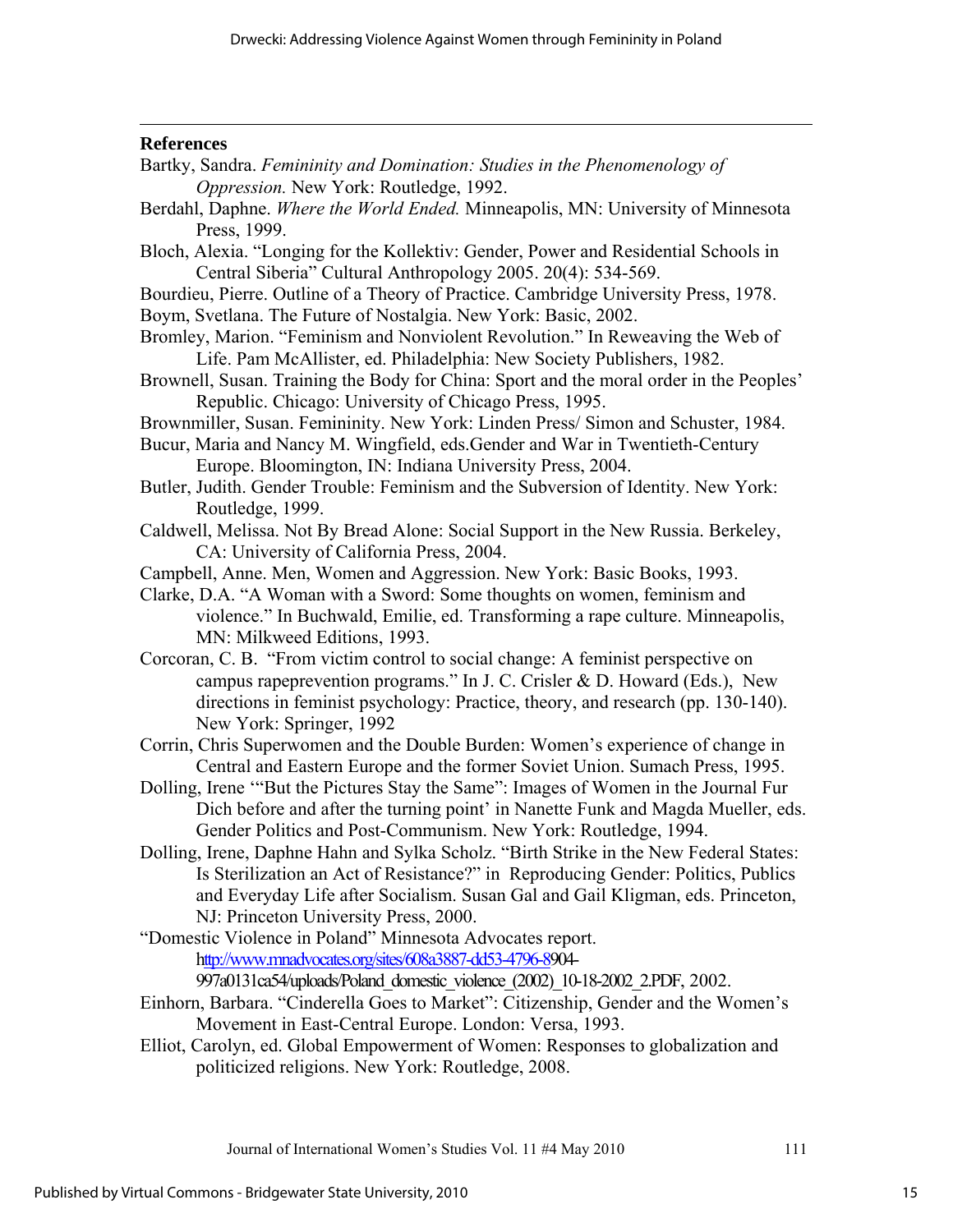Funk, Nanette and Magda Mueller, eds. Gender Politics and Postcommunism. New York: Routledge, 1994.

<u> 1989 - Johann Stoff, amerikansk politiker (d. 1989)</u>

- Fuszara, Malgorzata. "Abortion and the Formation of the Public Sphere in Poland". In Gender Politics and Post-Communism. Nanette Funk and Magda Mueller, eds. New York: Routledge, 2002.
- "New Gender Relations in Poland in the 1990s" in Susan Gal and Gail Kligman, eds. *Reproducing Gender: Politics, Publics and Everyday Life after Socialism.* Princeton, NJ: Princeton University Press, 2000.
- Gal, Susan. "Feminism and Civil Society" in Joan Scott, et al., eds. *Transitions, Environments, Translations: Feminisms in International Politics.* New York: Routledge, 1997.
- Gal, Susan and Gail Kligman, eds.*The Politics of Gender After Socialism.* Princeton, NJ: Princeton University Press, 2000a.
- *Reproducing Gender: Politics, Publics and Everyday Life after Socialism.* Princeton, NJ: Princeton University Press, 2000b.
- Ghodsee, Kristen. "Feminism by Design: Emerging Capitalisms, Cultural Feminism and Women's NGOs in Postsocialist Eastern Europe." *Signs* (29)3: pp. 727-753, 2004.
- Giddens, Anthony. *Modernity and Self-Identity.* Stanford, CA: Stanford University Press, 1991.
- Ginsberg, Laura."The Hard Work of Working Out: Defining Leisure, Health, and Beauty in a Japanese Fitness Club", *Journal of Sport and Social Issues.* 2002: 24(3).
- Goven, Joanna. "New Parlaiment, Old Discourse? The Parental Leave Debate in Hungary" in R*eproducing Gender: Politics, Publics and Everyday Life after Socialism.* Susan Gal and Gail Kligman, eds. Princeton, NJ: Princeton University Press, 2000.
- Graff, Agnieszka. *Świat bez kobiet: pleć w polskim życiu publicznym.* Warsaw: Wydawnictwo W.A.B. 2001.
- "Lost between the waves? The paradoxes of feminist chronology and activism in contemporary Poland" *Journal of International Women's Studies* 4(2): pp. 100- 116
- *Rykoszetem: rzecz o płci, seksualnosci I narodzie.* Warsaw: Wydawnictwo W.A.B. 2008a
- "The Land of Real Men and Real Women: Gender and EU Accession in Three Polish Weeklies" in *Global Empowerment of Women: Responses to Globalization and Politicized Religions.* Carolyn Elliot, ed. New York: Routledge, 2008b.
- Hauser, Ewa et al. "Feminism in the Interstices of Politics and Culture: Poland in Transition." *in Gender Politics and Post-communism.* Nanette Funk and Magda Mueller, eds. New York: Routledge, 1994.
- Hemment, Julie. "Global Civil Society and the Local Costs of Belonging: Defining violence against women in Russia." *Signs* 29(3): pp. 815-840, 2004.
- *Empowering Women in Russia: Activism, Aid and NGOs.* Bloomington, IN: Indiana University Press, 2007.
- Hollander, Jocelyn."The Roots of Resistance to Women's Self-Defense" Violence Against Women 15(5): pp. 574-594, 2009.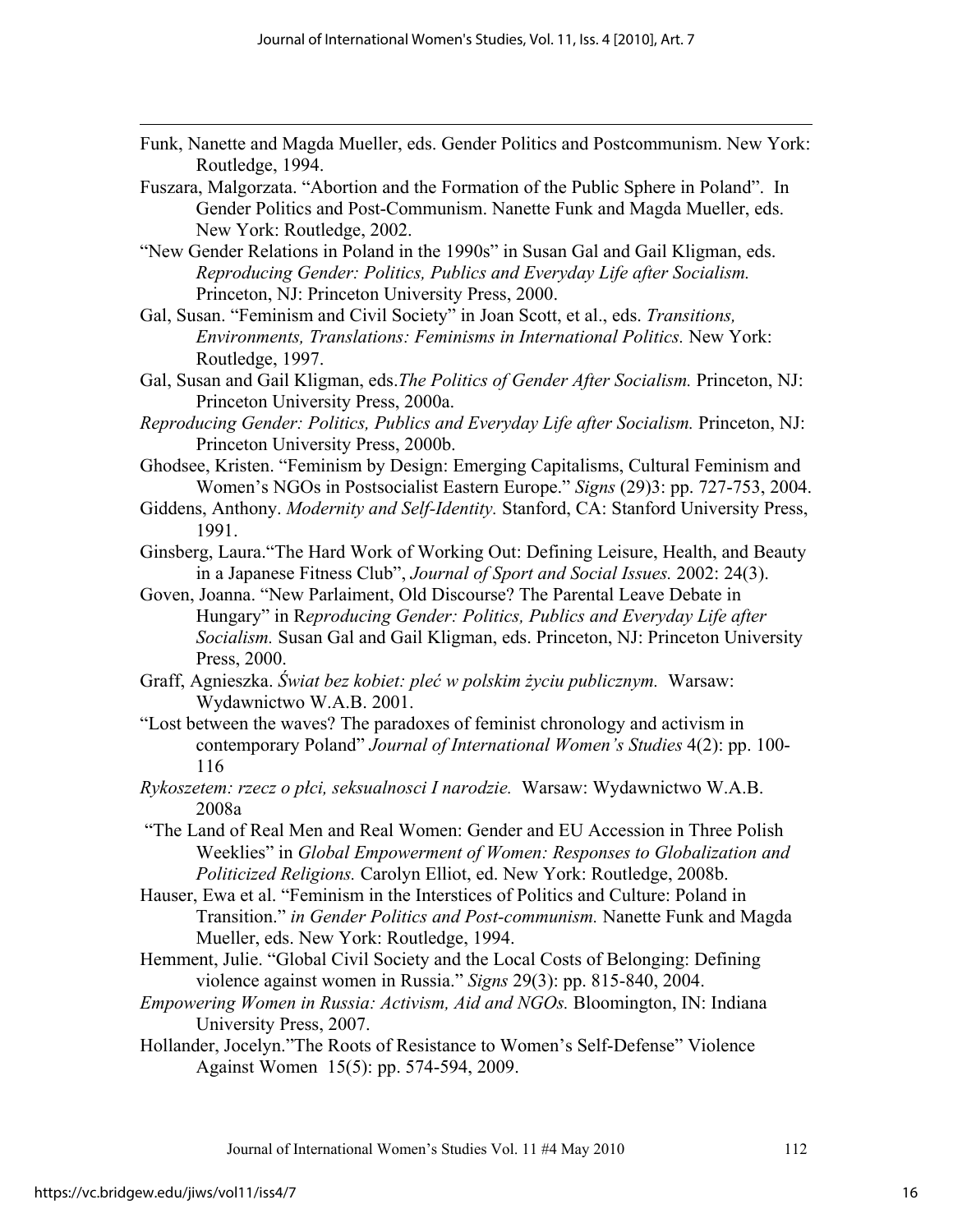Ishkanian, Armine. "Working and the Local-Global Intersection: The Challenges facing Women in Armenia's Nongovernmental Organization Sector." In *Post-Soviet Women Encountering Transition.* Kathleen Kuehnast and Carol Nechemias, eds. Washington, DC: Woodrow Wilson Center Press, 2004.

<u> 1989 - Johann Stoff, amerikansk politiker (d. 1989)</u>

- Kalcheva, Olga. "A Western Body for the Russian Woman: Shaping Gender Identity in Modern Women's Magazines." *Anthropology of East Europe Review,* (20)1, 2002.
- Johnson, Janet Elise. *State Transformation and Violence against women in postsocialist Russia.* Doctoral Dissertation, Indiana University- Bloomington, 2001.
- Johnson, Janet Elise and Jean Robinson, eds. *Living Gender after Communism.* Bloomington, IN: Indiana University Press, 2005.
- Lonsway, K. A. Preventing acquaintance rape through education: What do we know? Psychologyof Women Quarterly, 20, 229-265, 1996.
- Lorde, Audre *Sister Outsider: Essays and Speeches.* Trumansburg, NY: Crossing Press, 1984.
- MacKinnon, Catharine A. *Toward a Feminist Theory of the State.* Cambridge, MA: Harvard University Press, 1989.
- Madden, M. E., & Sokol, T. J. Teaching women self-defense: Pedagogical issues. Feminist Teacher, 11(2), 133-151, 1997.
- Marody, Mira and Anna Giza-Poleszczuk. "Changing Images of Identity in Poland: From the Self-Sacrificing to the Self-investing woman?" in Susan Gal and Gail Kligman, eds. *Reproducing Gender: Politics, Publics and Everyday Life after Socialism.* Princeton, NJ: Princeton University Press, 2000.
- Matynia, Elżbieta. "Finding a Voice: Women in Postcommunist Eastern and Central Europe." *in The Challenge of Local Feminisms: Women's Movements in Global Perspective.* Amrita Basu, ed. Boulder, CO: Westview Press, 1995.
- Matza, Tomas. "Moscow's Echo: Technologies of the Self, Publics and Politics on a Russian Radio Talk Show" *Cultural Anthropology* 2009, 24(3): 489-522.
- McCaughey, Martha. *Real Knockouts: The Physical Feminism of Self-Defense.* New York: NYU Press, 1997.
- Merleau-Ponty, Maurice. *The Phenomenology of Perception.* New York: Humanities Press, 1962.
- Mindrut, Petruta. "Aerobics and Self-Asserting Discourses: Mapping the Gendered Body in Post-Socialist Romania." *Anthropology of East Europe Review* 24(2): 13-24. (2006).
- Mrozik, Agnieszka. "Stop Violence Against Women: Poland" Network of East-West Women-Polska. <http://www.stopvaw.org/Poland2.html>, 2006
- Mrsevic, Zorica. "Belgrade's SOS Hotline for Women and Children Victims of Violence: A Report" in Susan Gal and Gail Kligman, eds. *Reproducing Gender: Politics, Publics and Everyday Life after Socialism.* Princeton, NJ: Princeton University Press, 2000.
- Patico, Jennifer. *Consumption and Social Change in a Post-Soviet Middle Class.*  Washington, DC: Woodrow Wilson Center Press, 2008.
- Phillips, Sarah D. *Women's Social Activism in the New Ukraine: Development and the Politics of differentiation.* Bloomington, IN: Indiana University Press, 2008.
- Środa, Magdalena. "Patriarchal Violence against women- Focusing on Violence in the Name of Honor" 8 December, Stockholm, Sweden, 2004.